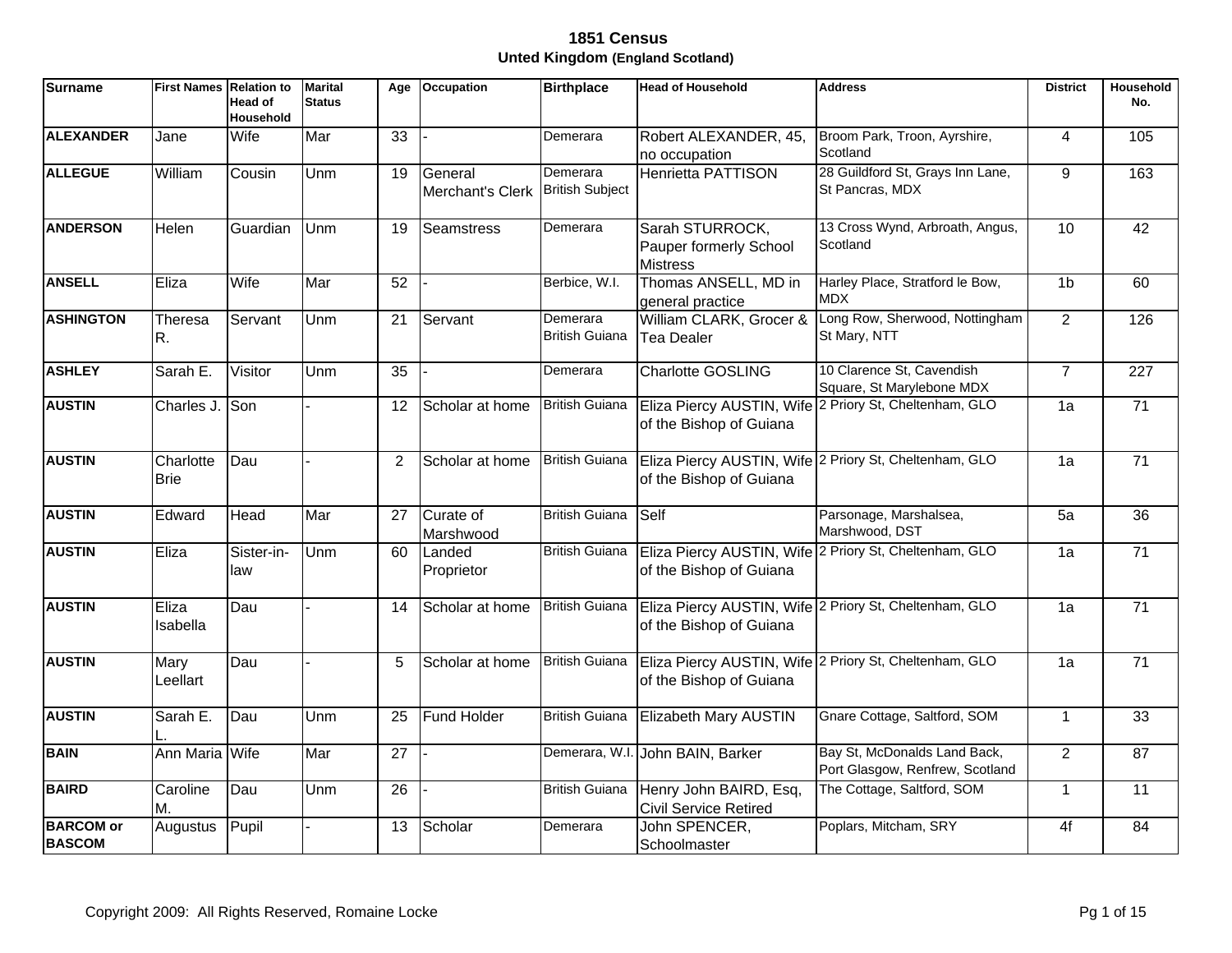| <b>Surname</b>  | <b>First Names Relation to</b> | <b>Head of</b><br><b>Household</b> | <b>Marital</b><br><b>Status</b> | Age            | <b>Occupation</b>              | <b>Birthplace</b>                   | <b>Head of Household</b>                                                              | <b>Address</b>                                            | <b>District</b> | Household<br>No. |
|-----------------|--------------------------------|------------------------------------|---------------------------------|----------------|--------------------------------|-------------------------------------|---------------------------------------------------------------------------------------|-----------------------------------------------------------|-----------------|------------------|
| <b>BARKER</b>   | Mary Ann                       | Wife                               | Mar                             | 36             |                                | Demerara<br><b>British Subject</b>  | Joseph BARKER, Silk<br>manuf.                                                         | Park Lane, Macclesfield West,<br><b>CHS</b>               | 5 <sub>t</sub>  | 15               |
| <b>BARRY</b>    | Elizabeth                      | Dau                                | Unm                             | 13             | Scholar at home                | <b>British Guiana</b>               | Eliza BARRY, Annuitant                                                                | 111 Chaple St, May Fair, St<br>George Hanover Square, MDX | 12              | 17               |
| <b>BEAN</b>     | Madeline<br>lS.                | Sister-in-<br>law                  | Unm                             | 34             | Gentlewoman                    | <b>British Guiana</b>               | Samuel H. UNWIN,<br>Clergyman, Head of<br>Missionary Children's<br>Home               | 13, 14 & 15 Milson Square,<br>Islington West, MDX         | $\overline{7}$  | 14               |
| <b>BEAN</b>     | Mary Ann                       | Sister-in-<br>law                  | Unm                             | 34             | Gentlewoman                    | <b>British Guiana</b>               | Samuel H. UNWIN,<br>Clergyman, Head of<br>Missionary Children's<br>Home               | 13, 14 & 15 Milson Square,<br>Islington West, MDX         | $\overline{7}$  | $\overline{14}$  |
| <b>BELL</b>     | Maria                          | Niece                              | Unm                             | 21             | Gentlewoman                    | Essequibo,<br><b>British Guiana</b> | Caroline MILLER,<br>Annuitant                                                         | 24 Sheffield Terrace, Kensington<br>Town, MDX             | 6a              | 317              |
| <b>BENNETT</b>  | Richard P. Son                 |                                    |                                 | 11             | Scholar                        | Demerara                            | Richard W. BENNETT,<br>Clerk, HM Customs                                              | 37 Sydney Place, West Derby,<br>LAN                       | 1 <sub>p</sub>  | 134              |
| <b>BERNAN</b>   | Augusta                        | Inmate                             |                                 | 13             | Missionary's<br>Child          |                                     | W.I. Demerara Samuel H. UNWIN,<br>Clergyman, Head of<br>Missionary Children's<br>Home | 13, 14 & 15 Milson Square,<br>Islington West, MDX         | $\overline{7}$  | 14               |
| <b>BERNAN</b>   | Edward R. Inmate               |                                    |                                 | 12             | Missionary's<br>Child          | W.I. Demerara                       | Samuel H. UNWIN,<br>Clergyman, Head of<br>Missionary Children's<br>Home               | 13, 14 & 15 Milson Square,<br>Islington West, MDX         | $\overline{7}$  | 14               |
| <b>BLOUNT</b>   | John                           | Son                                | Unm                             | 26             | Proprietor of<br><b>Houses</b> | <b>British Guiana</b>               | Mary BLOUNT, Fund<br>Holder                                                           | 8 Stamford Hill, Stoke Newington,<br><b>MDX</b>           | 6               | 39               |
| <b>BOURNE</b>   | John<br>Henry W.               | Grandson                           |                                 | 5              |                                | Demerara<br><b>British Guiana</b>   | John Henry BOURNE,<br>Farmer of 500 acres                                             | Partney, LIN                                              | 15 & 20         | 100              |
| <b>BOURNE</b>   | William<br>Wykeham             | Grandson                           |                                 | 2              |                                | Demerara<br><b>British Guiana</b>   | John Henry BOURNE,<br>Farmer of 500 acres                                             | Partney, LIN                                              | 15 & 20         | 100              |
| <b>BUNBURY</b>  | Allicia<br>Victoria            | Boarder                            |                                 | 13             | Scholar                        | Demerara<br>Sparta<br>Plantation    | Charles FORSHAW,<br>Clergyman &<br>schoolmaster                                       | Ruff Lane, Ormskirk, LIN                                  | 1e              | 49               |
| <b>BURCHELL</b> | Christian                      | Servant                            | Unm                             | 31             | Nurse                          | Demerara<br>Dorkf--- St<br>Mary     | Leonard STRONG,<br><b>Landed Proprietor</b>                                           | Lower Westhill House, Torquay St<br>Mary, DEV             | 4b              |                  |
| <b>BUTLER</b>   | Frederick                      | Son                                | Unm                             | $\overline{4}$ |                                | Demerara<br><b>British Guiana</b>   | Isaac LEWIS, Carpenter                                                                | Near the church, Wristley, Berks                          | 6a              | 117              |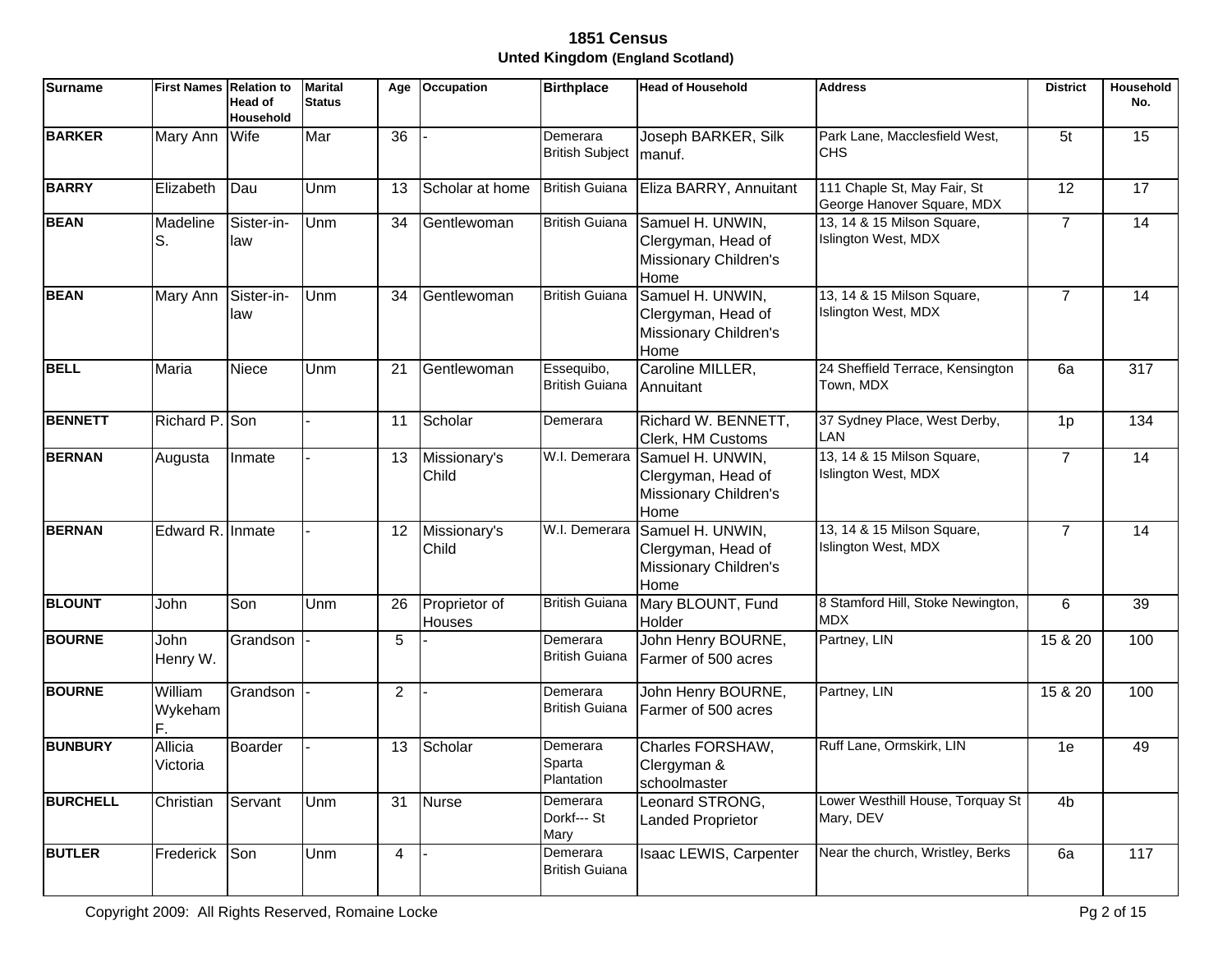| <b>Surname</b>    | <b>First Names Relation to</b> | Head of<br><b>Household</b> | <b>Marital</b><br><b>Status</b> | Age            | <b>Occupation</b>      | <b>Birthplace</b>                 | <b>Head of Household</b>                            | <b>Address</b>                                                                        | <b>District</b> | Household<br>No. |
|-------------------|--------------------------------|-----------------------------|---------------------------------|----------------|------------------------|-----------------------------------|-----------------------------------------------------|---------------------------------------------------------------------------------------|-----------------|------------------|
| <b>CADELL</b>     | Elizth<br>Jane                 | Dau                         |                                 | 4              |                        | Demerara                          | Alexr CADELL, Engineer<br>(iron works)              | Woodville, Cramond, Midlothian,<br>Scotland                                           | $\mathbf{1}$    | 72               |
| <b>CAMERON</b>    | Adele                          | Dau                         |                                 | $\overline{2}$ |                        | <b>Berbice</b>                    | Margaret CAMERON, 29,<br>no occupation              | West Bay 27, Gourock, Renfrew,<br>Scotland                                            | 3               | 38               |
| <b>CAMERON</b>    | Alice D.                       | Dau (of<br>lodger)          |                                 | 4              |                        | Demerara                          | Frances PARKER,<br>Lodging House Keeper             | 27 Somerset St, Bristol St James<br>and St Paul, GLO                                  | 1a              | 173              |
| <b>CAMERON</b>    | Isabella                       | Dau                         |                                 | 5              |                        | <b>Berbice</b>                    | Margaret CAMERON, 29,<br>no occupation              | West Bay 27, Gourock, Renfrew,<br>Scotland                                            | 3               | 38               |
| <b>CAMERON</b>    | John                           | Son                         |                                 | 4              |                        | <b>Berbice</b>                    | Margaret CAMERON, 29,<br>no occupation              | West Bay 27, Gourock, Renfrew,<br>Scotland                                            | 3               | 38               |
| <b>CAMERON</b>    | Mary                           | <b>Head</b>                 | Wid                             | 51             | <b>School Mistress</b> | <b>British Guiana</b>             | Self                                                | Almondbury, YKS                                                                       | 1a              | 138              |
| <b>CHILCOTT</b>   | Emily                          | Cousin                      | Unm                             | 32             | Fund Holder            | <b>British Guiana</b>             | Mary BLOUNT, Fund<br>Holder                         | 8 Stamford Hill, Stoke Newington,<br><b>MDX</b>                                       | 6               | 39               |
| <b>CLARK</b>      | William                        | Son                         | Unm                             | 4              | At home                | Demerara<br><b>British Guiana</b> | William CLARK, Grocer &<br><b>Tea Dealer</b>        | Long Row, Sherwood, Nottingham<br>St Mary, NTT                                        | $\overline{2}$  | 126              |
| <b>CLARKE</b>     | Eliza                          | Lodger                      | Wid                             | 64             | Annuitant              | Demerara W.I.                     |                                                     | 31 Dowgall Hill, St Mary Bothaw,<br><b>MDX</b>                                        | 29              | 87               |
| <b>CLARKSON</b>   | George                         | Servant                     | Mar                             | 48             | Footman (negro)        |                                   | Demerara W.I. John DALRYMPLE,<br>Ophthalmic Surgeon | 60 Grosvenor St, St George<br>Hanover Square, MDX                                     | 22              | 63               |
| <b>CLAY</b>       | Richard                        | Inmate                      |                                 | 70             | Seaman                 | Demerara W.I.                     |                                                     | <b>District Hospital of Poors Portion</b><br>or Workhouse, Plymouth St<br>Andrew, DEV | $\overline{a}$  |                  |
| <b>CLEMENTSON</b> | Henry                          | Pupil                       |                                 | 10             | Scholar                | George Town<br>Demerara           | Richard WARTON,<br>Schoolmaster                     | 9 & 10 Queen Square, Bristol St<br>Nicholas, GLO                                      | 1a              | 112              |
| <b>CORT</b>       | Elizabeth<br>A.                | Friend                      | Unm                             | 50             | Gentlewoman            | Demerara<br><b>British Guiana</b> | Olivia GUISEPPI,<br><b>Boarding House Keeper</b>    | 23 Upper Gloster Place, St<br>Marylebone Christchurch, MDX                            | 19              | 246              |
| <b>COX</b>        | Wiltshire                      | Head                        | Mar                             | 45             | Annuitant              | George Town<br>Demerara           | Self                                                | Iver, Farnham Royal, Bucks                                                            | 3b              | 34               |
| <b>DALGLEISH</b>  | Jane                           | Grand-dau                   |                                 | 4              |                        | <b>Berbice</b>                    | Thomas DICK, Retired<br>wine merchant               | 9 Richmond Terrace, Hackney,<br><b>MDX</b>                                            | 27              | 11               |
| <b>DALGLEISH</b>  | Marjory                        | Grand-dau                   |                                 | 6              |                        | <b>Berbice</b>                    | Thomas DICK, Retired<br>wine merchant               | 9 Richmond Terrace, Hackney,<br><b>MDX</b>                                            | 27              | 11               |
| <b>DALGEISH</b>   | Thomas                         | Grandson                    |                                 | 4              |                        | <b>Berbice</b>                    | Thomas DICK, Retired<br>wine merchant               | 9 Richmond Terrace, Hackney,<br><b>MDX</b>                                            | 27              | 11               |
| <b>DALLAS</b>     | Margaret                       | Dau                         |                                 | 39             |                        | Colony of<br><b>Berbice</b>       | Mrs H. DALLAS, 63, no<br>occupation                 | 19 Bridge St, Inverness, Inverness-<br>shire, Scotland                                | 7A              | 4                |
| <b>DAVIDSON</b>   | John                           | Lodger                      | Unm                             | 25             | Seaman                 | Demerara W.I.                     | Jane PRICHARD, Beer<br>seller                       | 8 Mansfield St, Islington,<br>Liverpool, LAN                                          | 1ff             | 10               |
| <b>DAWSON</b>     | John                           | Visitor                     | Mar                             | 30             | Seaman                 | Demerara                          | William MURPHY,<br>Shipwright                       | 181 Court no. 1, Hauge St, Dale,<br>Liverpool, LAN                                    | 1 <sub>bb</sub> | 181              |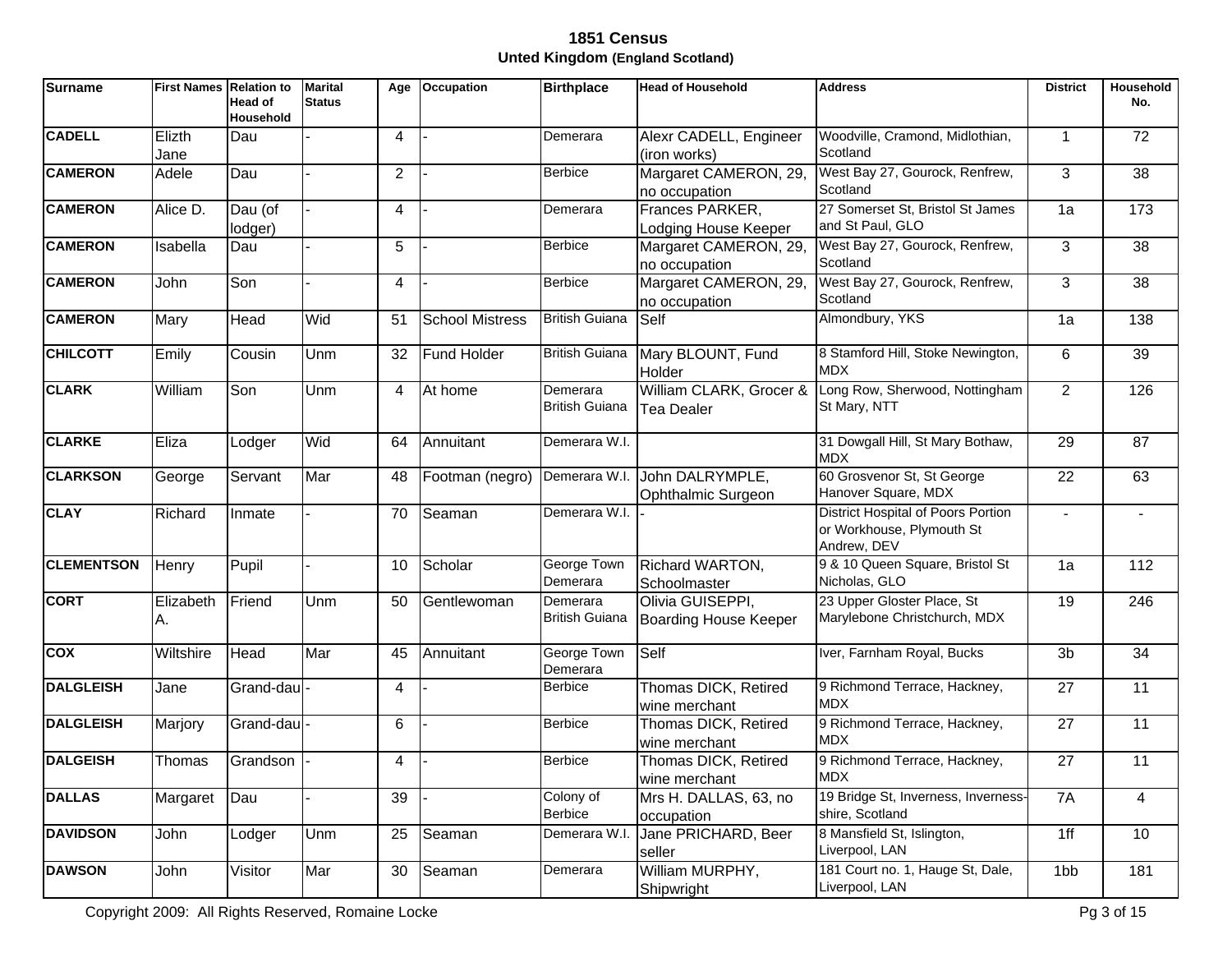| <b>Surname</b>    | <b>First Names Relation to</b> | <b>Head of</b><br><b>Household</b> | <b>Marital</b><br><b>Status</b> | Age             | <b>Occupation</b>               | <b>Birthplace</b>                  | <b>Head of Household</b>                          | <b>Address</b>                                                                 | <b>District</b> | Household<br>No. |
|-------------------|--------------------------------|------------------------------------|---------------------------------|-----------------|---------------------------------|------------------------------------|---------------------------------------------------|--------------------------------------------------------------------------------|-----------------|------------------|
| <b>DIMOND</b>     | Sarah                          | Dau                                |                                 | 22              |                                 | Demerara                           | Martin DIMOND, Chelsea<br>Pensioner               | 40 Dalmarnock Rd, Calton,<br>Lanark, Scotland                                  | <b>15A</b>      | 12 <sup>2</sup>  |
| <b>DOUGLAS</b>    | Anna S.                        | <b>Niece</b>                       |                                 | 30              | Fundholder                      | Demerara                           | Mary DOUGLAS,<br>Fundholder                       | 9 South Nelson Trias (Terrace?),<br>Edinburgh St Mary, Midlothian,<br>Scotland | 10              | 40               |
| <b>DOUGLAS</b>    | Robert                         | Nephew                             |                                 | 28              | <b>Ceylon Coffee</b><br>Planter | Demerara                           | Mary DOUGLAS,<br><b>Fundholder</b>                | 9 South Nelson Trias (Terrace?),<br>Edinburgh St Mary, Midlothian,<br>Scotland | 10              | 40               |
| <b>DUFF</b>       | Elizabeth                      | Boarder                            |                                 | 13              | Scholar                         | Demerara                           | Angers (Angus?)<br>McLELLAN, Ship<br>Carpenter    | 17 Cathcart St, Greenock,<br>Renfrew, Scotland                                 | $\overline{24}$ | 35               |
| <b>DUNLOP</b>     | Fredrick                       | Son                                |                                 | $\overline{1}$  |                                 | Demerara                           | John DUNLOP, Cloth<br>Merchant                    | High St, Irvine, Angus, Scotland                                               | 3               | 79               |
| <b>DUNLOP</b>     | Johannah                       | Wife                               | Mar                             | 28              |                                 | Demerara                           | John DUNLOP, Cloth<br>Merchant                    | High St, Irvine, Angus, Scotland                                               | 3               | 79               |
| <b>EDGELOWE</b>   | Thomas                         | Son                                | Mar                             | $\overline{7}$  |                                 | <b>British Guiana</b><br>W.I.      | Thomas EDGELOWE,<br>Schoolmaster                  | Hillford House, Bitton Hill,<br>Teignmouth West, DEV                           | $\overline{3a}$ | $\overline{90}$  |
| <b>FAIRGRIEVE</b> | W.G.                           | Son                                | Unm                             | $\overline{27}$ |                                 | Demerara W.I.                      | <b>Grace FAIRGRIEVE,</b><br>Widow of Army Officer | 16 West St, Carisbrooke, Hants                                                 | 3 <sub>b</sub>  | $\overline{148}$ |
| <b>FENNING</b>    | Mary                           | Wife                               | Mar                             | 40              |                                 | Demerara W.I.                      | George FENNING,<br>Insurance Broker               | 27 Torrington Square, St George<br>Bloomsbury, MDX                             | 6               | 82               |
| <b>FERGUSON</b>   | C.A.                           | Wife                               | Mar                             | 42              |                                 | <b>British Guiana</b>              | W.B. FERGUSON, West<br><b>Indian Merchant</b>     | Wellington Square, Cheltenham,<br><b>GLO</b>                                   | 1k              | 125              |
| <b>FERGUSON</b>   | G.B.                           | Son                                |                                 | 8               | Scholar at home                 | <b>British Guiana</b>              | W.B. FERGUSON, West<br>Indian Merchant            | Wellington Square, Cheltenham,<br><b>GLO</b>                                   | 1k              | 125              |
| <b>FEUILLET</b>   | Henry                          | Head                               |                                 | 50              | <b>Cabinet Maker</b>            | Demerara                           | Self                                              | 18 Kid Lane, Old Machar,<br>Aberdeenshire, Scotland                            | 19              | 86               |
| <b>FORSTER</b>    | Robert                         | Grandson                           |                                 | 8               | Scholar                         | Demerara                           | farmer of 135 acres                               | John FORSTER, Owner & Hollands, Nichol Forest, CUM                             | 9               | 53               |
| <b>FORSYTH</b>    | Jane F.                        | Scholar                            |                                 | 17              | Scholar                         | <b>Berbice</b>                     | Charlotte PATRUD,<br>Teacher                      | Grove Place, Lee, KEN                                                          | 1a              | 32a              |
| <b>FOWLER</b>     | James                          | Grandson                           |                                 | 10              |                                 | Demerara                           | Proprietor                                        | Philippa GRAHAM, House Poulton cum Seacombe, CHS                               | 3a              | 202              |
| <b>FOX</b>        | George                         | Son (of<br>Visitor)                |                                 | 8               | Scholar                         | Demerara<br><b>British Subject</b> | <b>Henrietta PATTISON</b>                         | 28 Guildford St, Grays Inn Lane,<br>St Pancras, MDX                            | 9               | 163              |
| <b>FOX</b>        | Jane                           | Visitor                            | Mar                             | 42              | Wife of a<br>Clergyman          | Demerara<br><b>British Subject</b> | Henrietta PATTISON                                | 28 Guildford St, Grays Inn Lane,<br>St Pancras, MDX                            | 9               | 163              |
| <b>FOX</b>        | John                           | Son (of<br>Visitor)                |                                 | 10              | Scholar                         | Demerara<br><b>British Subject</b> | <b>Henrietta PATTISON</b>                         | 28 Guildford St, Grays Inn Lane,<br>St Pancras, MDX                            | 9               | 163              |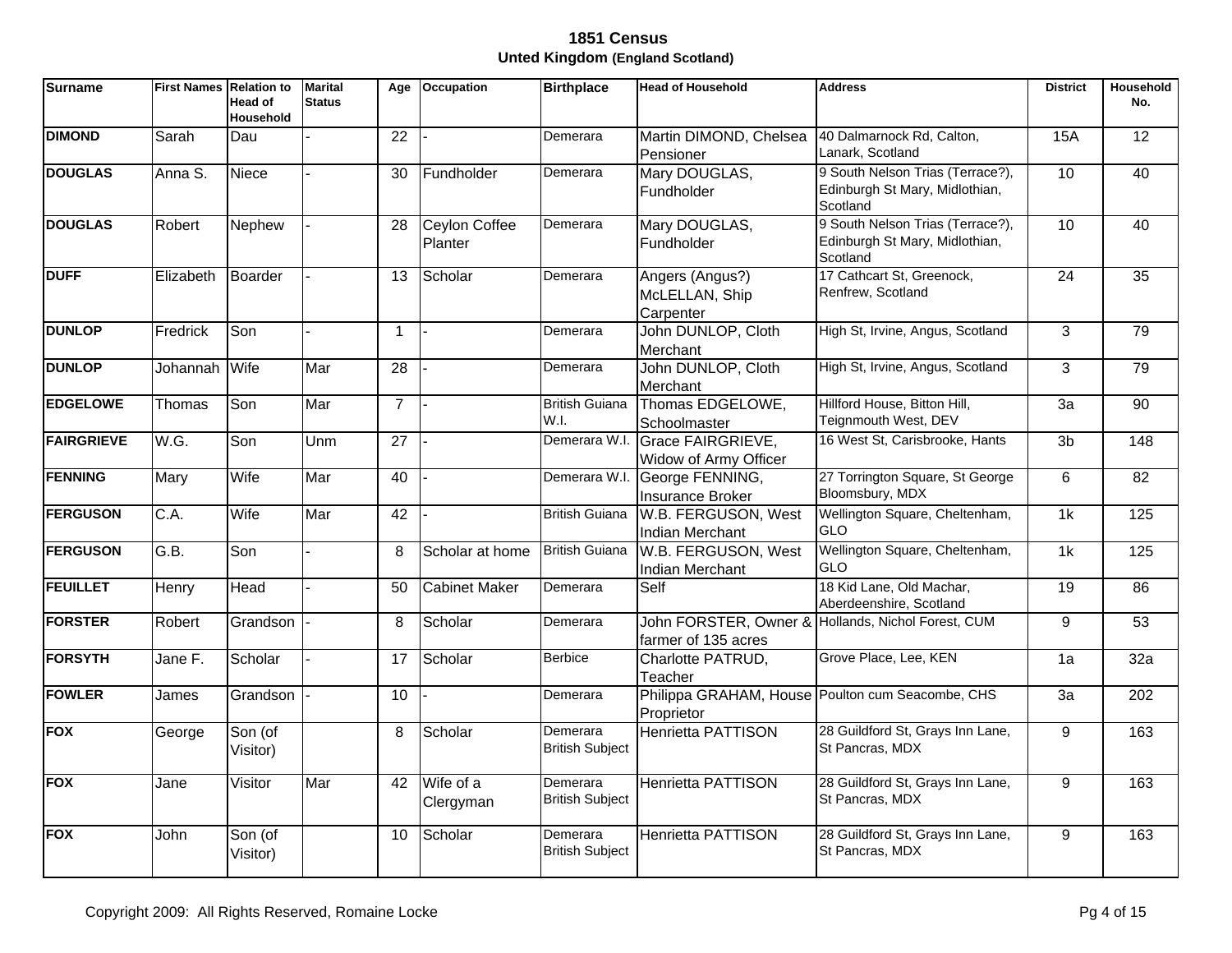| <b>Surname</b>   | <b>First Names Relation to</b> | Head of<br>Household  | <b>Marital</b><br><b>Status</b> | Age             | <b>Occupation</b>                      | <b>Birthplace</b>                      | <b>Head of Household</b>                               | <b>Address</b>                                                            | <b>District</b> | Household<br>No. |
|------------------|--------------------------------|-----------------------|---------------------------------|-----------------|----------------------------------------|----------------------------------------|--------------------------------------------------------|---------------------------------------------------------------------------|-----------------|------------------|
| <b>FRASIER</b>   | James                          | Lodger                | Unm                             | 36              | Tailor, Traveller                      | Demerara W.I.                          |                                                        | King's Head Inn, 1 King St,<br>Croydon SRY                                | 4c              | 141              |
| <b>FREDERICK</b> | Cecilia                        | Servant               |                                 | $\overline{18}$ |                                        | <b>Berbice</b>                         | Margaret CAMERON, 29,<br>no occupation                 | West Bay 27, Gourock, Renfrew,<br>Scotland                                | $\overline{3}$  | $\overline{38}$  |
| <b>FRY</b>       | Emily<br>Susan                 | Sister-in-<br>law     | Unm                             | 20              | Housemaid                              | <b>Berbice</b>                         | <b>Samuel SIMMONDS Boot</b><br>Maker                   | Tarrant st, Arundel, SSX                                                  | 1 <sub>b</sub>  | 156              |
| <b>FRY</b>       | Robert                         | Brother-in-Unm<br>law |                                 | 17              | Bootmaker's<br>Apprentice              | <b>Berbice</b>                         | Samuel SIMMONDS Boot<br>Maker                          | Tarrant st, Arundel, SSX                                                  | 1 <sub>b</sub>  | 156              |
| <b>GALLOWAY</b>  | Andrew                         | <b>Boarder</b>        |                                 | 8               | Scholar                                | Demerara                               | Alexr CAMPBELL,<br>Teacher Free Ch. School             | Colquhoun St, Row, Dumbarton,<br>Scotland                                 | $\overline{2}$  | $\overline{27}$  |
| <b>GARDNER</b>   | Robert L.                      | Son                   | Unm                             | 15              | Scholar                                | <b>British Guiana</b>                  | <b>Robert GARDNER</b><br>Merchant/ Sugar & Rum         | 5 Carlton Hill East, St Marylebone<br>St John, MDX                        | $\overline{12}$ | 122              |
| <b>GARLAND</b>   | George                         | Pupil                 | Unm                             | 12              | Scholar                                | Berbice, W.I.                          |                                                        | St Catherine's Hermitage,<br>Lansdown, Walcot, SOM                        | 18              | $\overline{17}$  |
| <b>GARNETT</b>   | Sarah                          | Dau                   |                                 | 4               | Attorney's Dau                         | <b>British Guiana</b>                  | <b>Philip Frederic GARNETT</b><br>Attorney's Solicitor | Horse Fair, Rugeley, Staffs                                               | 4 <sub>b</sub>  | $\overline{39}$  |
| <b>GARVIE</b>    | Alexr                          | Son                   |                                 | 12              | At School                              | <b>Barbican</b><br>(Berbice?),<br>W.I. | John GARVIE, Janitor,<br>New College                   | New College, Mound Place,<br>Edinburgh Tollbooth, Midlothian,<br>Scotland | 4D              | $\overline{48}$  |
| <b>GARVIE</b>    | John                           | Son                   |                                 | 10              | At School                              | Barbican<br>(Berbice?),<br>W.I.        | John GARVIE, Janitor,<br>New College                   | New College, Mound Place,<br>Edinburgh Tollbooth, Midlothian,<br>Scotland | 4D              | 48               |
| <b>GARVIE</b>    | William                        | Son                   |                                 | 13              | At School                              |                                        | Demerara, W.I. John GARVIE, Janitor,<br>New College    | New College, Mound Place,<br>Edinburgh Tollbooth, Midlothian,<br>Scotland | 4D              | $\overline{48}$  |
| <b>GLASSON</b>   | Eliza M.                       | Dau                   | Unm                             | 30              | Asst<br>Postmistress                   | Demerara                               | Elizabeth M. GLASSON,<br>Postmistress                  | 106 Market St, Lancaster Queen,<br>LAN                                    | 5d              | 49               |
| <b>GRAHAM</b>    | Flora                          | Niece                 |                                 | $\overline{7}$  | Scholar                                | Demerara                               | Margaret GRAHAM,<br><b>Seamstress</b>                  | 37 Roxburgh St, Greenock West,<br>Renfrew, Scotland                       | 111             | 91               |
| <b>GRAHAM</b>    | Margaret<br>A.                 | Niece                 |                                 | 9               | Scholar                                | Demerara                               | Margaret GRAHAM,<br><b>Seamstress</b>                  | 37 Roxburgh St, Greenock West,<br>Renfrew, Scotland                       | 111             | 91               |
| <b>GRAHAM</b>    | Philippa                       | Grand-dau             |                                 | $\overline{11}$ |                                        | Demerara                               | Proprietor                                             | Philippa GRAHAM, House Poulton cum Seacombe, CHS                          | $\overline{3a}$ | $\overline{202}$ |
| <b>GRANT</b>     | Robert                         | Son                   |                                 | $\overline{7}$  | Scholar                                | Demerara                               | Robert GRANT, Retired<br>West Indian Merchant          | 41 Gill St, Mount Pleasant,<br>Liverpool, LAN                             | 1 <sub>t</sub>  | 169              |
| <b>GRANT</b>     | Robert                         | Head                  | Mar                             | 38              | <b>Retired West</b><br>Indian Merchant | Demerara                               | Self                                                   | 41 Gill St, Mount Pleasant,<br>Liverpool, LAN                             | 1 <sub>t</sub>  | 169              |
| <b>GRANT</b>     | Thomas<br>Ε.                   | Son                   |                                 | $\overline{2}$  |                                        | <b>British Guiana</b>                  | <b>Master Army</b>                                     | Alfred E. GRANT, Quarter 2 Oakley Place, Wyke Regis, DEV                  | 5a              | 105              |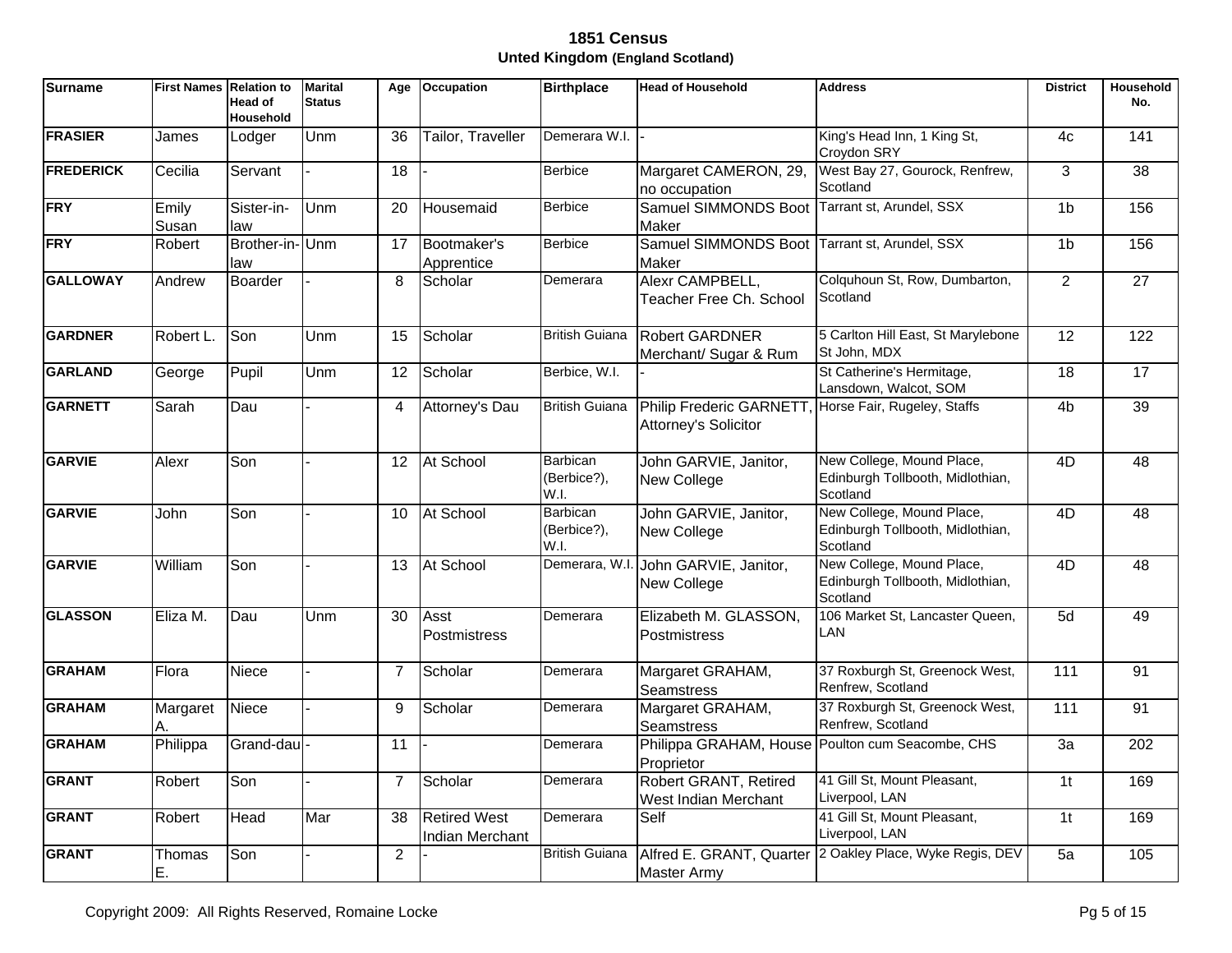| <b>Surname</b>   | <b>First Names Relation to</b> | <b>Head of</b><br><b>Household</b> | <b>Marital</b><br><b>Status</b> | Age | <b>Occupation</b>                | <b>Birthplace</b>                  | <b>Head of Household</b>                                 | <b>Address</b>                                                        | <b>District</b> | Household<br>No. |
|------------------|--------------------------------|------------------------------------|---------------------------------|-----|----------------------------------|------------------------------------|----------------------------------------------------------|-----------------------------------------------------------------------|-----------------|------------------|
| <b>HADFIELD</b>  | Charles<br>Joseph              | Son                                | Unm                             | 18  | <b>Railway Clerk</b>             | <b>British Guiana</b>              | Margaret HADFIELD,<br>House Proprietor                   | 13 Burton St, Belgrave, St George<br>Hanover Square, MDX              | 16p             | 89               |
| <b>HADFIELD</b>  | Elizabeth                      | Dau                                | Unm                             | 19  | <b>Stock Holder</b>              | <b>British Guiana</b>              | Margaret HADFIELD,<br>House Proprietor                   | 13 Burton St, Belgrave, St George<br>Hanover Square, MDX              | 16p             | 89               |
| <b>HALE</b>      | Sarah                          | Dau                                | Unm                             | 28  |                                  | <b>British Guiana</b>              | William HALE, Landed<br>Proprietor                       | 9 Victoria St, Bristol St Paul, GLO                                   | 2k              | 167              |
| <b>HALSON</b>    | Caroline J. Resident<br>or L.  |                                    | Unm                             | 11  | Scholar                          | Demerara                           | W. Kelsall TAIT,<br>Gentleman                            | Springfield, Everton, LAN                                             | 1r              | 58               |
| <b>HALSON</b>    | Mary                           | Resident                           | Unm                             | 8   | Scholar                          | Demerara                           | W. Kelsall TAIT,<br>Gentleman                            | Springfield, Everton, LAN                                             | 1r              | $\overline{58}$  |
| <b>HAMER</b>     | Catherine                      | Sister-in-<br>law                  | Unm                             | 50  | Colonial Property British Guiana |                                    | George LAWRENCE,<br>Proprietor of Land &<br>Houses       | 52 Cadogan Place, Chelsea Nort-<br>east, MDX                          | $\overline{7}$  | 42               |
| <b>HAMER</b>     | Louisa                         | Sister-in-<br>law                  | Unm                             | 51  | Colonial Property British Guiana |                                    | George LAWRENCE,<br>Proprietor of Land &<br>Houses       | 52 Cadogan Place, Chelsea Nort-<br>east, MDX                          | $\overline{7}$  | 42               |
| <b>HAMER</b>     | Samuel R.                      |                                    | Mar                             | 51  | House Agent                      | Demerara                           |                                                          | 7 Union row, Newington Trinity,<br><b>SRY</b>                         | $\overline{18}$ | $\overline{207}$ |
| <b>HENDRY</b>    | Jennina                        | Step-dau                           |                                 | 13  | Scholar                          | Demerara                           | Duncan McLEAN,<br>Mashman                                | Lochnagar Distillery, Crathie and<br>Braemar, Aberdeenshire, Scotland | $\mathbf{1}$    | 66               |
| <b>HICKS</b>     | Caroline<br>Elizabeth          | Visitor                            | Unm                             | 16  | Scholar                          | Guiana                             | Berbice British William COOK, Insurance<br>Agent         | 4 Bond St, Amwell, Clerkenwell,<br><b>MDX</b>                         | 16              | 6                |
| <b>HICKS</b>     | Jane Adair Visitor             |                                    |                                 | 9   | Scholar                          | <b>Berbice British</b><br>Guiana   | William COOK, Insurance<br>Agent                         | 4 Bond St, Amwell, Clerkenwell,<br><b>MDX</b>                         | 16              | 6                |
| <b>HICKS</b>     | Margaret<br>С.                 | Visitor                            | Unm                             | 14  | Scholar                          | <b>Berbice British</b><br>Guiana   | William COOK, Insurance<br>Agent                         | 4 Bond St, Amwell, Clerkenwell,<br><b>MDX</b>                         | $\overline{16}$ | 6                |
| <b>HOLLIS</b>    | Isabella                       | Dau                                | Unm                             | 15  |                                  | Demerara,<br><b>British Guiana</b> | James HOLLIS, ?Q.<br>Master, 69th Regt, Half<br>Pay Army | Se-- Terrace, Llanbeblig,<br>Carnarvonshire, Wales                    | 1 <sub>d</sub>  | 123              |
| <b>HOLLIS</b>    | Susan E.                       | Dau                                | Unm                             | 13  |                                  | Demerara,<br><b>British Guiana</b> | James HOLLIS, ?Q.<br>Master, 69th Regt, Half<br>Pay Army | Se-- Terrace, Llanbeblig,<br>Carnarvonshire, Wales                    | 1 <sub>d</sub>  | 123              |
| <b>HOPKINSON</b> | Eliza                          | <b>Sister</b>                      | Unm                             | 41  |                                  | Demerara                           | Jonathan HOPKINSON,<br>Merchant                          | 55 Chelsea Square, Belgrave, St<br>George Hanover Square, MDX         | 18r             | 43               |
| <b>HOPKINSON</b> | Jonathan                       | Head                               | Mar                             | 40  | Merchant                         | Demerara                           | Self                                                     | 55 Chelsea Square, Belgrave, St<br>George Hanover Square, MDX         | 18r             | 43               |
| <b>HORATIO</b>   | Lettice                        | Servant                            | Unm                             | 19  | <b>House Servant</b>             | Berbice                            | Anne P. SHERLOCK                                         | 6 Russell Terrace, Mount<br>Pleasant, Liverpool, LAN                  | 1i              | 114              |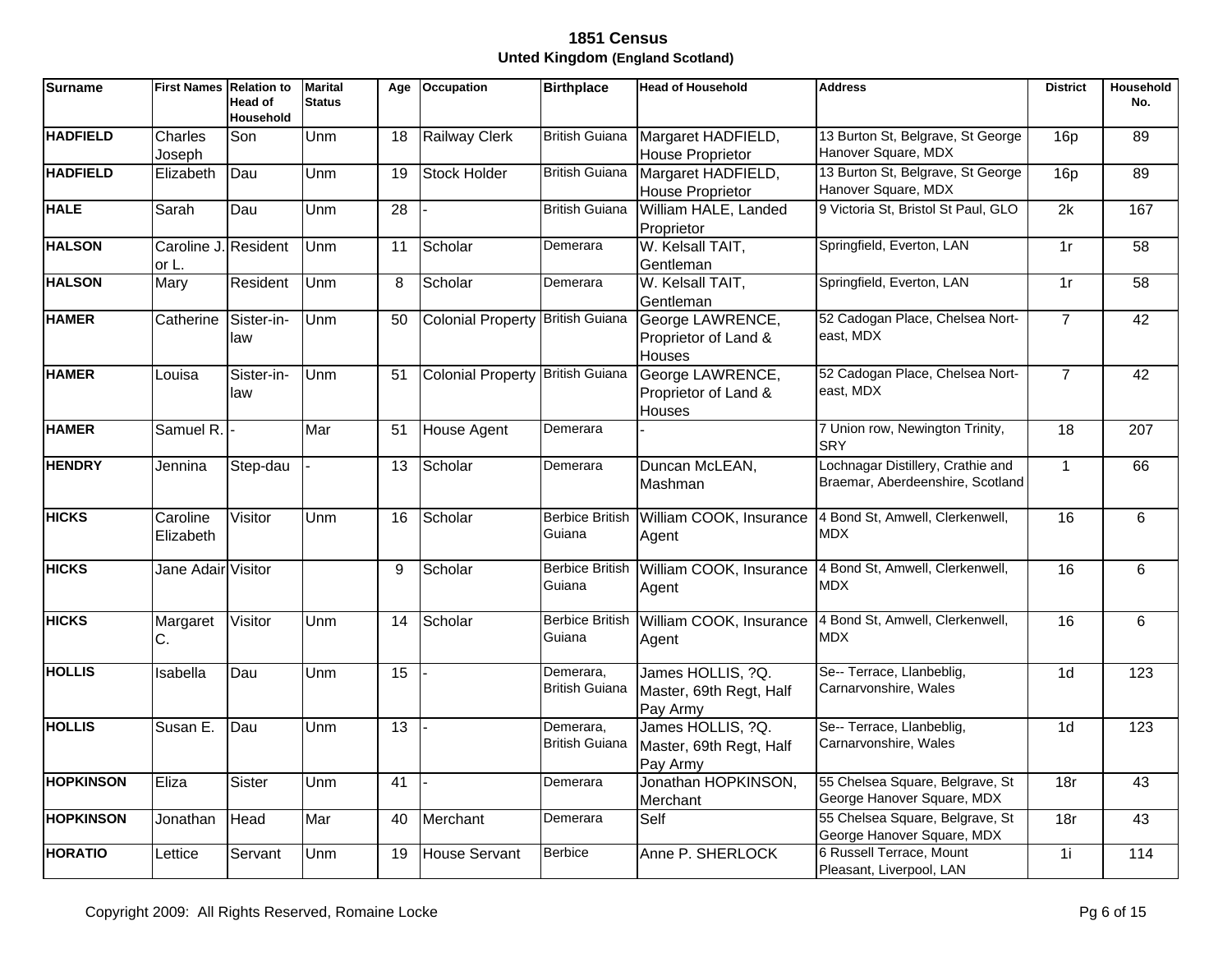| <b>Surname</b>  | <b>First Names Relation to</b> | Head of<br>Household | <b>Marital</b><br><b>Status</b> | Age            | <b>Occupation</b>                     | <b>Birthplace</b>                               | <b>Head of Household</b>                               | <b>Address</b>                                                                         | <b>District</b> | <b>Household</b><br>No. |
|-----------------|--------------------------------|----------------------|---------------------------------|----------------|---------------------------------------|-------------------------------------------------|--------------------------------------------------------|----------------------------------------------------------------------------------------|-----------------|-------------------------|
| <b>HORNE</b>    | Andrew                         | Grandson             |                                 | $\overline{7}$ | Lodger                                | <b>British Guiana</b>                           | Andrew CAMPBELL, Rail<br>Porter                        | Hillhead of Bonnytown, Maryton,<br>Angus-shire, Scotland                               | $\mathbf{1}$    | 38                      |
| <b>HORNE</b>    | Henry<br>Welbert               | Grandson             |                                 | 5              | Lodger                                | <b>British Guiana</b>                           | Andrew CAMPBELL, Rail<br>Porter                        | Hillhead of Bonnytown, Maryton,<br>Angus-shire, Scotland                               | $\mathbf{1}$    | 38                      |
| <b>HORNE</b>    | Letitia                        | Grand-dau            |                                 | 9              | Lodger                                | <b>British Guiana</b>                           | Andrew CAMPBELL, Rail<br>Porter                        | Hillhead of Bonnytown, Maryton,<br>Angus-shire, Scotland                               | $\mathbf{1}$    | 38                      |
| <b>HOUGHTON</b> | Alfred                         | Son                  |                                 | 11             | <b>Student</b>                        |                                                 | Demerara W.I. Sarah HOUGHTON, Mar<br>40, no occupation | 12 Lion Terrace, Portsea Town,<br><b>Hants</b>                                         | 1a              | 15                      |
| <b>HOUGHTON</b> | Charles                        | Son                  | Unm                             | 17             | Architect                             | Demerara W.I.                                   | Sarah HOUGHTON, Mar<br>40, no occupation               | 12 Lion Terrace, Portsea Town,<br>Hants                                                | 1a              | 15                      |
| <b>HOUGHTON</b> | Edward                         | Son                  |                                 | 5              |                                       | Demerara W.I.                                   | Sarah HOUGHTON, Mar<br>40, no occupation               | 12 Lion Terrace. Portsea Town.<br>Hants                                                | 1a              | $\overline{15}$         |
| <b>HOUGHTON</b> | Frederick                      | Son                  | Unm                             | 15             | Student                               | Demerara W.I.                                   | Sarah HOUGHTON, Mar<br>40, no occupation               | 12 Lion Terrace, Portsea Town,<br>Hants                                                | 1a              | $\overline{15}$         |
| <b>HOUGHTON</b> | Henry                          | Son                  | Unm                             | 13             | <b>Student</b>                        | Demerara W.I.                                   | Sarah HOUGHTON, Mar<br>40, no occupation               | 12 Lion Terrace, Portsea Town,<br><b>Hants</b>                                         | 1a              | 15                      |
| <b>JACKSON</b>  | <b>Bryce</b>                   | Grandson             |                                 | 18             | Planter's Son                         | Demerara                                        | Margaret JACKSON,<br>Annuitant                         | High St, Annan, Dumfries-shire                                                         | $\overline{2}$  | $\overline{37}$         |
| <b>JAFFRAY</b>  | Sarah<br>Eliza                 | Dau                  |                                 | 19             | <b>Farmer Daughter</b>                | Berbice, Brits<br>Guiana                        | Murdoch JAFFRAY,<br>Farmer 120 acres                   | Badgate, Cawdor, Inverness-shire,<br>Scotland                                          | $\mathbf{1}$    | 3                       |
| <b>JERVIS</b>   | Joseph<br><b>Miles</b>         | Head                 | Mar                             | 32             | Saddler &<br><b>Harness Maker</b>     | Colony of<br>Berbice, W.I.                      | Self                                                   | 14 Heath St, Mount Pleasant,<br>Liverpool, LAN                                         | 1hh             | 97                      |
| <b>JOHNSTON</b> | Rebecca<br>C.                  | Head                 | Unm                             | 40             | House & Land<br>Proprietor            | Demerara                                        | Self                                                   | Bulwark St, St Brelade, Jersey                                                         | $\mathbf{1}$    | 50                      |
| <b>JOHNSTON</b> | Wilhelmin<br>a C.              | sister               | Unm                             | 40             | House & Land<br>Proprietor            | Demerara                                        | Rebecca C. JOHNSTON,<br>House & Land Proprietor        | Bulwark St, St Brelade, Jersey                                                         | 1               | 50                      |
| <b>JONES</b>    | Adriana J.                     | Wife                 | Mar                             | 31             |                                       | Guiana                                          | West India Merchant                                    | Berbice, British William H. JONES, East & 7 Damhouse Lane, Poplar Bank,<br>Hugton, LAN | 4a              | 103                     |
| <b>JONES</b>    | Joseph                         | <b>Brother</b>       | Unm                             | 28             | Proprietor of<br><b>Houses</b>        | Demerara                                        | Henry JONES, Proprietor<br>of Houses                   | Beaufort Terrace, Poulton cum<br>Seacombe, CHS                                         | 3a              | 217                     |
| <b>JONES</b>    | Mary                           | <b>Sister</b>        | Unm                             | 37             | Companion                             | <b>British Guiana</b>                           | Sarah MASSIAH,<br>Annuitant                            | 10 Queens Parade, Bristol St<br>Augustine, GLO                                         | $\overline{2f}$ | 98                      |
| <b>JONES</b>    | William H.                     | Head                 | Mar                             | 36             | East & West<br>India Merchant         | Demerara                                        | Self                                                   | 7 Damhouse Lane, Poplar Bank,<br>Hugton, LAN                                           | 4a              | 103                     |
| <b>KELLEY</b>   | Joseph                         | Visitor              | Unm                             | 21             | Student for<br>Dissenting<br>Ministry | Demerara                                        | Ebenezer DAVIES,<br><b>Independent Minister</b>        | 6 Richmond Terrace, Islington<br>West, MDX                                             | 21              | 8                       |
| <b>KYLE</b>     | Isabella                       | Dau                  |                                 | 23             | Landed<br>Proprietor                  | <b>Barbadoes</b><br>British Guiana   Proprietor | Mary KYLE, Landed                                      | Bond End, Knaresborough, YKS                                                           | 1 <sub>d</sub>  | $\overline{78}$         |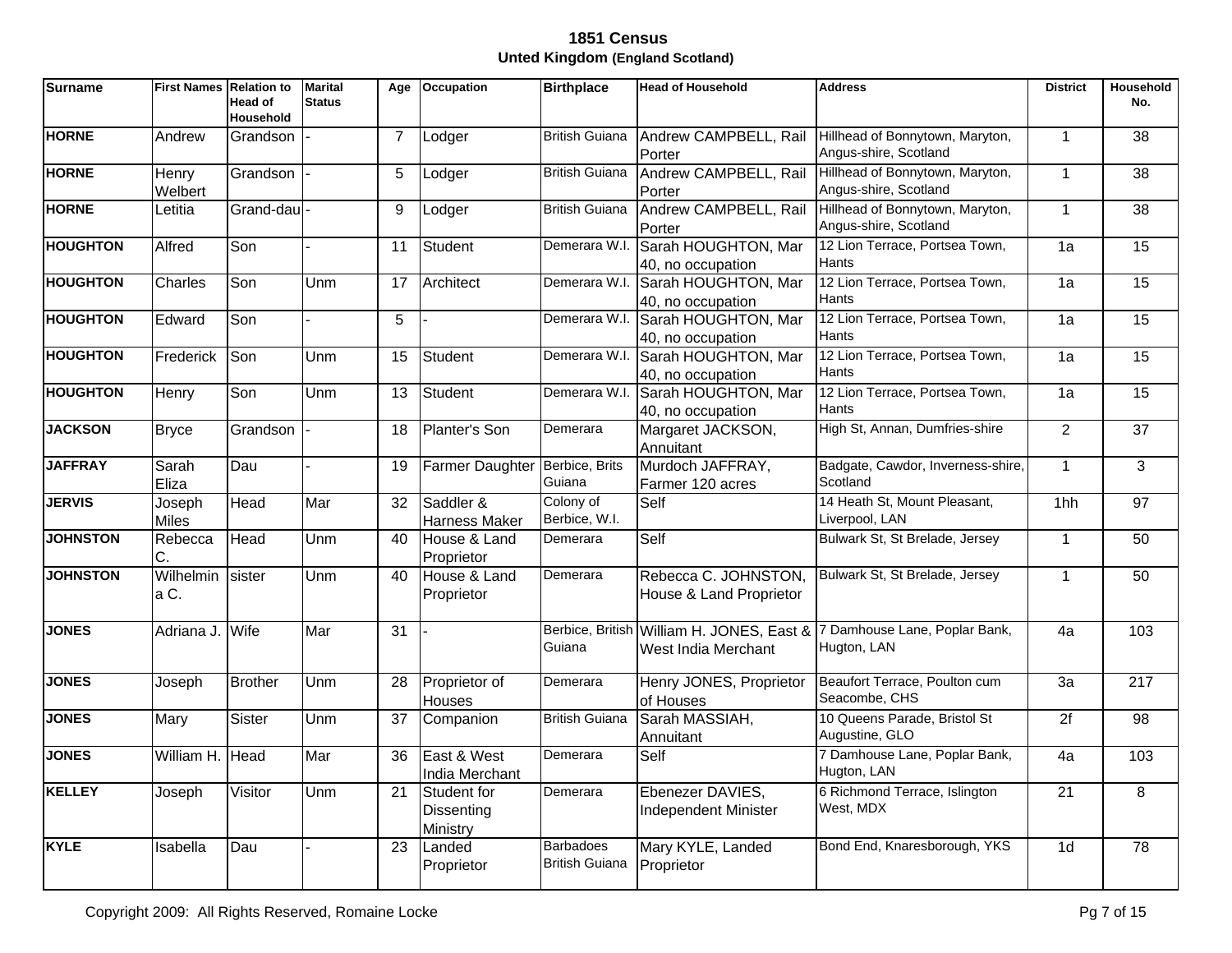| <b>Surname</b>   | <b>First Names Relation to</b> | Head of<br>Household | <b>Marital</b><br><b>Status</b> | Age             | Occupation           | <b>Birthplace</b>                         | <b>Head of Household</b>                                  | <b>Address</b>                                           | <b>District</b> | <b>Household</b><br>No. |
|------------------|--------------------------------|----------------------|---------------------------------|-----------------|----------------------|-------------------------------------------|-----------------------------------------------------------|----------------------------------------------------------|-----------------|-------------------------|
| <b>KYLE</b>      | Mary                           | Head                 | Wid                             | 60              | Landed<br>Proprietor | <b>Barbadoes</b><br><b>British Guiana</b> | Self                                                      | Bond End, Knaresborough, YKS                             | 1 <sub>d</sub>  | 78                      |
| <b>KYLE</b>      | Sarah                          | Dau                  |                                 | 21              | Landed<br>Proprietor | <b>Barbadoes</b><br><b>British Guiana</b> | Mary KYLE, Landed<br>Proprietor                           | Bond End, Knaresborough, YKS                             | 1 <sub>d</sub>  | 78                      |
| <b>LAMBLE</b>    |                                |                      |                                 |                 |                      |                                           | See SAMBLE                                                | Wavertree, LAN                                           |                 |                         |
| <b>LAMBLY</b>    | Mary E. or Pupil<br>C.         |                      | Unm                             | 16              | Scholar              | Demerara                                  | Mary P. MILFORD<br>Schoolmistress                         | 20 Crooms Hill, Greenwich West,<br><b>KEN</b>            | 6               | 26                      |
| <b>LAPSLEY</b>   | Archibald                      | Grandson             | Unm                             | 6               | Scholar              | <b>British Guiana</b>                     | Margaret HADFIELD,<br><b>House Proprietor</b>             | 13 Burton St, Belgrave, St George<br>Hanover Square, MDX | 16p             | 89                      |
| <b>LAPSLEY</b>   | Harriet                        | Dau                  | Wid                             | 30              | <b>Stock Holder</b>  | <b>British Guiana</b>                     | Margaret HADFIELD,<br><b>House Proprietor</b>             | 13 Burton St, Belgrave, St George<br>Hanover Square, MDX | 16p             | 89                      |
| <b>LAWRENCE</b>  | Mary                           | Wife                 | Mar                             | $\overline{53}$ |                      | <b>British Guiana</b>                     | George LAWRENCE,<br>Proprietor of Land &<br><b>Houses</b> | 52 Cadogan Place, Chelsea North-<br>east, MDX            | $\overline{7}$  | 42                      |
| <b>LONDALE</b>   | George H. Visitor              |                      | Unm                             | 18              | Engineer             | Demerara                                  | John BIRK, Bookkeeper                                     | 70 Russell St, Mount Pleasant,<br>Liverpool, LAN         | 1e              | $\overline{21}$         |
| <b>LYNCH</b>     | Catherine<br>R. or K.          | Visitor              | Wid                             | 40              | Annuitant            | George Town<br>Demerara                   | Wiltshire COX, Annuitant                                  | Iver, Farnham Royal, Bucks                               | $\overline{3b}$ | $\overline{34}$         |
| <b>MACKENZIE</b> | George                         | <b>Nephew</b>        |                                 | 10              | Scholar              | <b>Berbice</b>                            | Mary MACKENZIE,<br>Officer's Widow                        | Market St, St Andrews, Fife,<br>Scotland                 | $\overline{4}$  | $\overline{5}$          |
| <b>MACKIE</b>    | Joseph                         | Lodger               |                                 | 14              | Boarder at<br>School | Demerara                                  | John ROSS, Parish<br>Schoolmaster                         | Church St, Glenluce, Wigtonshire,<br>Scotland            | $\overline{11}$ | 250                     |
| <b>MACLAREN</b>  | Donald                         | Lodger               |                                 | 12              | Scholar              | Demerara                                  | Isabella MACLAREN,<br>Lodging House Keeper                | 3 Bogle St, Greenock, Renfrew,<br>Scotland               | $\mathbf{1}$    | 4                       |
| <b>MACLAREN</b>  | John                           | Lodger               |                                 | 8               | Scholar              | Demerara                                  | Isabella MACLAREN,<br>Lodging House Keeper                | 3 Bogle St, Greenock, Renfrew,<br>Scotland               | $\mathbf{1}$    | 4                       |
| <b>MACLAREN</b>  | Peter                          | Lodger               |                                 | 14              | Scholar              | Demerara                                  | Isabella MACLAREN,<br>Lodging House Keeper                | 3 Bogle St, Greenock, Renfrew,<br>Scotland               | $\mathbf{1}$    | 4                       |
| <b>MACLEOD</b>   | Charles<br>Henry               | Son                  |                                 | 3               | Scholar              | Demerara,<br>Guiana                       | John MACLEOD,<br>Magistrate                               | 1 Chester St, Toxteth Park,<br>Liverpool, LAN            | 1 <sub>t</sub>  | $\mathbf{1}$            |
| <b>MACLEOD</b>   | Edward                         | Son                  |                                 | 11              | Scholar              | Berbice,<br>Guiana                        | John MACLEOD,<br>Magistrate                               | 1 Chester St, Toxteth Park,<br>Liverpool, LAN            | 1 <sub>t</sub>  | $\mathbf{1}$            |
| <b>MACLEOD</b>   | John<br>Norman                 | Son                  | Unm                             | 15              | Scholar              | Berbice,<br>Guiana                        | John MACLEOD,<br>Magistrate                               | 1 Chester St, Toxteth Park,<br>Liverpool, LAN            | 1 <sup>t</sup>  | $\mathbf{1}$            |
| <b>MACLEOD</b>   | Lillah<br>Annabella            | Dau                  | Unm                             | $\overline{17}$ |                      | Berbice,<br>Guiana                        | John MACLEOD,<br>Magistrate                               | 1 Chester St, Toxteth Park,<br>Liverpool, LAN            | $\overline{1}$  | $\mathbf{1}$            |
| <b>MACLEOD</b>   | Lucy                           | Dau                  |                                 | 6               | Scholar              | Demerara,<br>Guiana                       | John MACLEOD,<br>Magistrate                               | 1 Chester St, Toxteth Park,<br>Liverpool, LAN            | 1 <sub>t</sub>  | $\mathbf{1}$            |
| <b>MACLEOD</b>   | Mary<br>Anne                   | Wife                 | Mar                             | 33              |                      | Berbice,<br>Guiana                        | John MACLEOD,<br>Magistrate                               | 1 Chester St, Toxteth Park,<br>Liverpool, LAN            | 1 <sub>t</sub>  | $\mathbf{1}$            |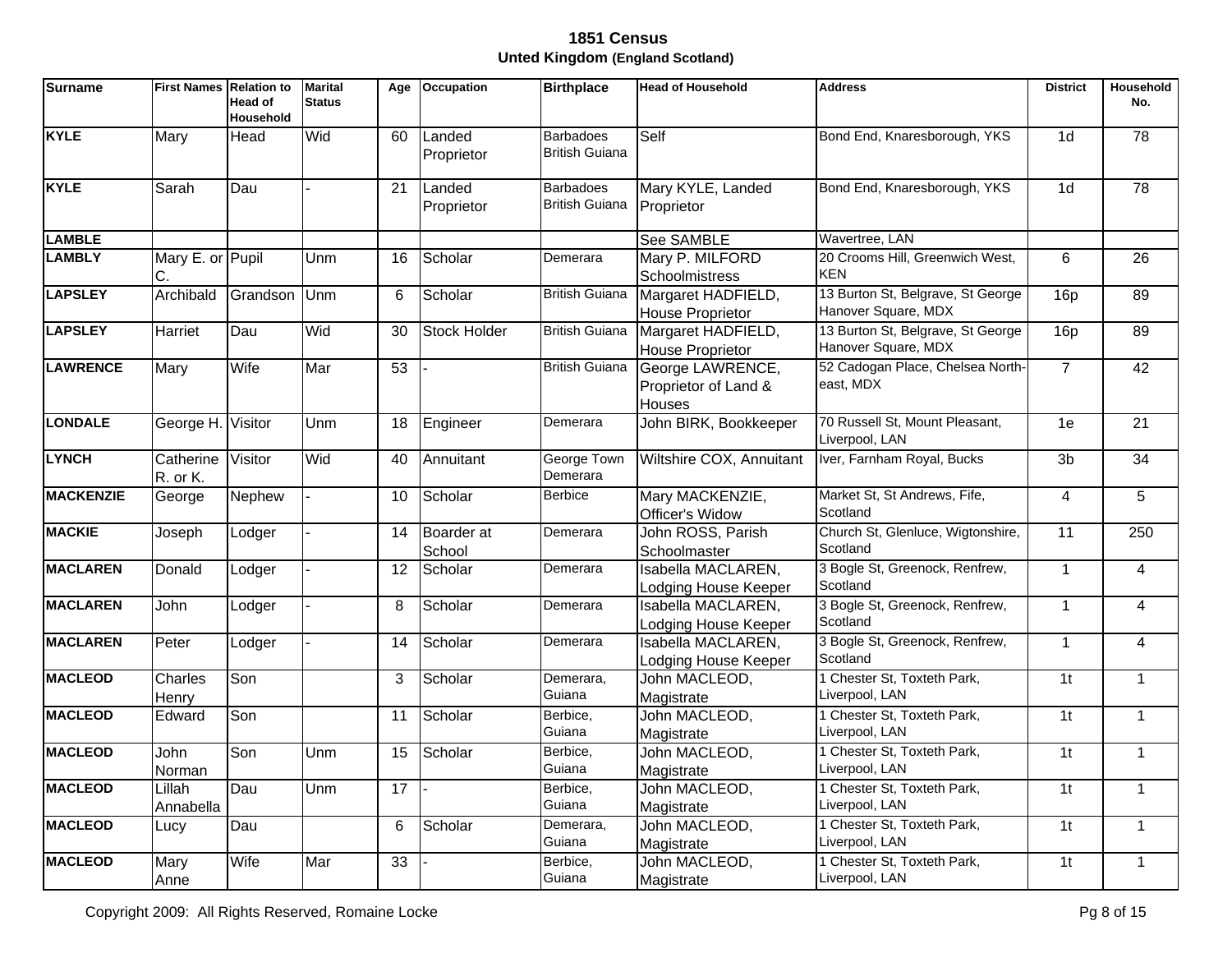| <b>Surname</b>   | <b>First Names</b>     | <b>Relation to</b><br>Head of<br>Household | <b>Marital</b><br><b>Status</b> | Age             | <b>Occupation</b>      | <b>Birthplace</b>                 | <b>Head of Household</b>                                                       | <b>Address</b>                                                                       | <b>District</b>     | Household<br>No. |
|------------------|------------------------|--------------------------------------------|---------------------------------|-----------------|------------------------|-----------------------------------|--------------------------------------------------------------------------------|--------------------------------------------------------------------------------------|---------------------|------------------|
| <b>MACRAE</b>    | Charlotte              | Wife                                       | Mar                             | 65              |                        | Demerara                          | Colin MACRAE, Retired<br>West Indian Planter                                   | Sidney Cottage, White Horse<br>Loan, Edinburgh St Cuthberts,<br>Midlothian, Scotland | 61A                 | $\overline{22}$  |
| <b>MASSIAH</b>   | Sarah                  | Head                                       | Mar                             | 39              | Annuitant              | <b>British Guiana</b>             | Self                                                                           | 10 Queens Parade, Bristol St<br>Augustine, GLO                                       | 2f                  | 98               |
| <b>MATHISON</b>  | Anty<br><b>Barclay</b> | Scholar                                    | Unm                             | 14              |                        | Berbice, W.I.                     |                                                                                | Christ's Hospital, Christchurch,<br><b>MDX</b>                                       | $\blacksquare$      |                  |
| <b>MATTHESON</b> | Charles                |                                            | Unm                             | 19              | Scholar                | Berbice, British<br>Guiana        |                                                                                | St John's College, Oxford St Mary<br>Magdalen, OXF                                   | 12 <sub>b</sub>     | 117a             |
| <b>McARTHUR</b>  | Martha                 | Sister                                     | Wid                             | 49              | Visitor                | Demerara                          | Mary Ann REVELL,<br>Matron                                                     | District Royal Hospital for Invalid<br>Soldiers, Chelsea, MDX                        | $\blacksquare$      | 20               |
| <b>McARTHUR</b>  | Wm                     | Grandson                                   |                                 | $\overline{4}$  |                        | Demerara                          | William STEWART, Coal<br>Agent                                                 | 61 Gt Hamilton St, Calton, Lanark,<br>Scotland                                       | $\mathbf{1}$        | $\overline{15}$  |
| <b>McAULAY</b>   | Emilia                 | <b>Sister</b>                              | Unm                             | 46              | Gentlewoman            | Demerara<br><b>British Guiana</b> | Helen McAULAY,<br>Gentlewoman, b. Grenada Marylebone St John, MDX<br>W. Indies | 20 St John's Wood Rd, St                                                             | 16                  | 50               |
| <b>McCREATH</b>  | <b>Maria</b>           | Visitor                                    |                                 | $\overline{17}$ |                        | Demerara<br><b>British Guiana</b> | Helen McAULAY,<br>Gentlewoman, Grenada<br>W. Indies                            | 20 St John's Wood Rd, St<br>Marylebone St John, MDX                                  | 16                  | 50               |
| <b>McDONALD</b>  | Alex                   | Head                                       | Mar                             | 40              | Engineer               | Demerara                          | Self                                                                           | Maitland St, Barony, Lanark,<br>Scotland                                             | 23                  | 81               |
| <b>McDONALD</b>  | John                   | Head                                       | Mar                             | 45              | Ship Wright            | Demerara                          | Self                                                                           | 125 High St, Glasgow St Paul,<br>Lanark, Scotland                                    | 10                  | 65               |
| <b>McDOUGALL</b> | Catharine              | Wife                                       | Mar                             | 30              |                        | <b>Berbice</b>                    | John McDOUGALL,<br>Dividends & Interest                                        | 14 Macaulay Bldgs, Lyncombe<br>and Widcombe, SOM                                     | 1e                  | 60               |
| <b>McDOUGALL</b> | John                   | Son                                        | Unm                             | $\overline{10}$ |                        | <b>Berbice</b>                    | John McDOUGALL,<br>Dividends & Interest                                        | 14 Macaulay Bldgs, Lyncombe<br>and Widcombe, SOM                                     | 1e                  | 60               |
| <b>McINTOSH</b>  | Peter                  | <b>Boarder</b>                             |                                 | 14              | Boarder &<br>Scholar   | <b>British Guiana</b>             | Schoolmaster                                                                   | Robert CAMERON, Parish Schoolhouse, Killin, Perthshire,<br>Scotland                  | $\overline{4}$      | 83               |
| <b>McLAGAN</b>   | Peter Jnr              | Head                                       |                                 | $\overline{28}$ | Farmer of 400<br>Acres | Demerara                          | Self                                                                           | Pumpherston Farm, Mid Calder,<br>Midlothian, Scotland                                | $\overline{4}$      | $\overline{8}$   |
| <b>McLAREN</b>   | Mary                   | Boarder                                    |                                 | 10              | Scholar                | Demerara                          | Louisa GUN, Day &<br><b>Boarding School Mistress</b>                           | 4 Union St, Greenock West,<br>Renfrew, Scotland                                      | $\overline{118}$    | $\overline{5}$   |
| <b>MCLENNAN</b>  | Α.                     | Grandson                                   |                                 | 13              | Student                | Demerara                          | Rodk McLENNAN,<br>Annuitant                                                    | Sligichan, Bracadale, Inverness-<br>shire, Scotland                                  | $\overline{7}$      | 14               |
| <b>McMILLAN</b>  | Agnes                  | Wife                                       | Mar                             | 44              | Farmer's Wife          | <b>Berbice</b>                    | Anthony McMILLAN,<br>Farmer & Gamekeeper                                       | Sochinbreck Well, Balmaghie,<br>Kirkcudbrightshire, Scotland                         | $\overline{\omega}$ | 105              |
| <b>McNEIL</b>    | William                | Head                                       | Mar                             | 31              | Labourer (genl)        | Demerar, West<br>India            | <b>Self</b>                                                                    | 9 Riddles Close, Leith, Midlothian,<br>Scotland                                      | 29                  | 36               |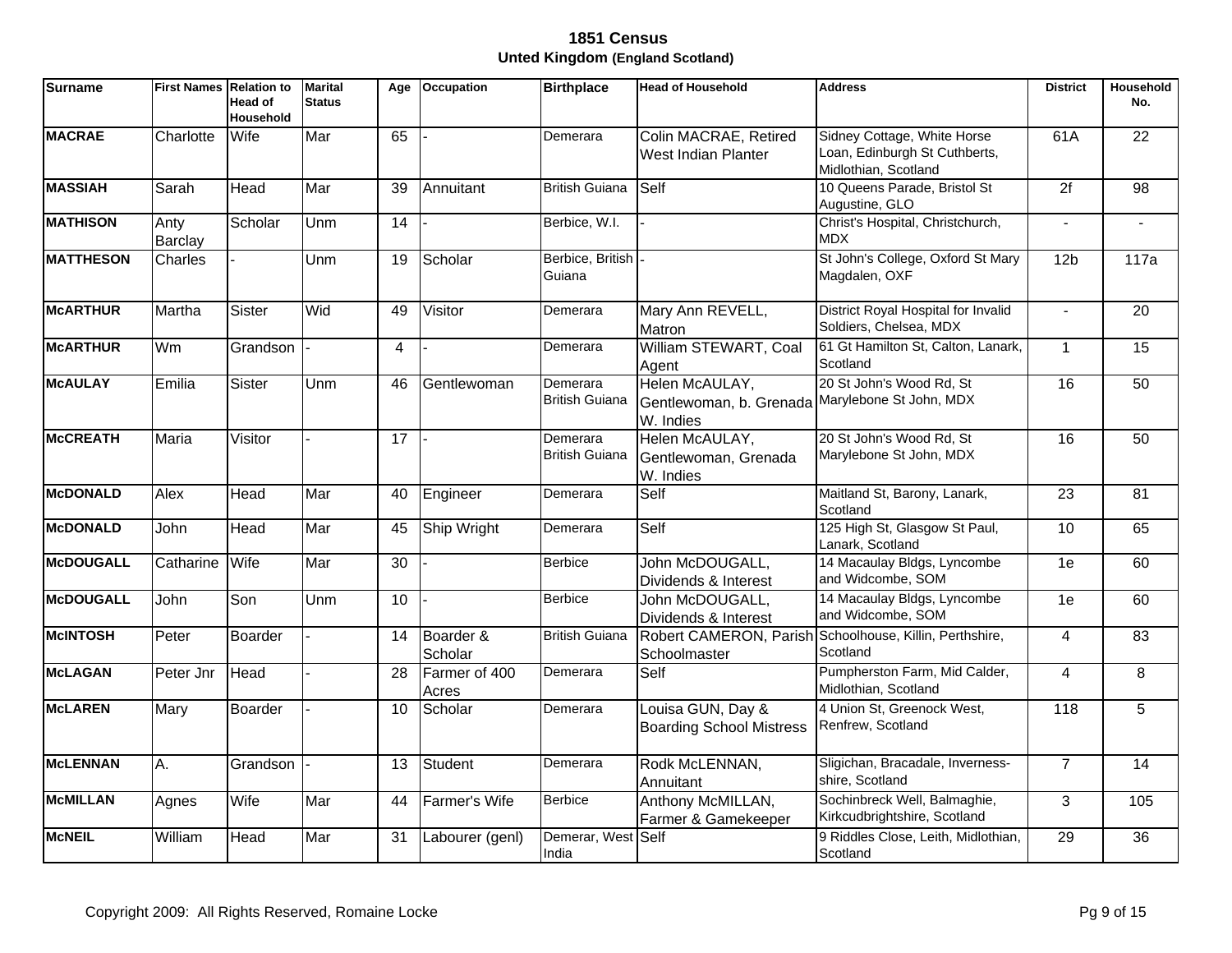| <b>Surname</b>                       | <b>First Names</b>                              | <b>Relation to</b><br>Head of<br>Household | <b>Marital</b><br><b>Status</b> | Age | <b>Occupation</b>       | <b>Birthplace</b>                    | <b>Head of Household</b>                                    | <b>Address</b>                                                                          | <b>District</b> | <b>Household</b><br>No. |
|--------------------------------------|-------------------------------------------------|--------------------------------------------|---------------------------------|-----|-------------------------|--------------------------------------|-------------------------------------------------------------|-----------------------------------------------------------------------------------------|-----------------|-------------------------|
| <b>McWILLIAM</b>                     | James R.                                        | Nephew                                     |                                 | 25  | Employed on<br>Farm     | Demerara                             | Robert McWILLIAM,<br>Farmer 130 Acres                       | Hightown, Tinwald, Dumfries,<br>Scotland                                                | $\overline{4}$  | $\mathbf{1}$            |
| <b>MENZIES</b>                       | Robert                                          | Pupil                                      |                                 | 9   |                         | Demerara                             | John LAIDLAW, 3rd<br>Warden                                 | Donaldsons Hospital, Edinburgh<br>St Cuthberts, Midlothian, Scotland                    | $\blacksquare$  | $\mathbf{1}$            |
| <b>MERCHANT</b>                      | Joseph M.                                       | Pupil                                      |                                 | 10  | Scholar                 | George Town<br>Demerara              | Richard WARTON,<br>Schoolmaster                             | 9 & 10 Queen Square, Bristol St<br>Nicholas, GLO                                        | 1a              | 112                     |
| <b>MIRAMS</b>                        | John                                            | Apprentice Unm                             |                                 | 15  | Grocer's<br>Apprentice  | Berbice, E.<br>Indies                | Oliver P. GERRING,<br>Grocer                                | Market Place, Farringdon, Berks                                                         | 9b              | 21                      |
| <b>MOOR</b>                          | Christina<br>Lilias<br>Madeline                 | Wife                                       | Mar                             | 28  | Wife                    | Berbice,<br>Guiana, South<br>America | Manufacturer                                                | Alexander MOOR, Fustain 70 Camp St, Broughton, LAN                                      | 1i              | 29                      |
| <b>MORTIMER</b>                      | Maria                                           | Wife                                       | Mar                             | 40  |                         | <b>British Guiana</b>                | Joseph MORTIMER,<br>Proprietor of Houses                    | 10 Boxworth Grove, Islington<br>West, MDX                                               | 21              | 29                      |
| <b>NERKIKE or</b><br><b>INEZKIKE</b> |                                                 |                                            | Unm                             | 18  | Scholar                 | Demerara                             | Susan B. McGREGOR,<br>Schoolmistress                        | 26 Ladbroke Villas, Kensington<br>Town, MDX                                             | 15a             | 203                     |
| <b>NEWLANDS</b>                      | Thomas<br>(crossed out<br>& marked<br>'absent") | Nephew                                     | Unm                             | 14  | <b>Formerly Scholar</b> | Demerara<br><b>Berbice</b>           | James NEWLANDS, Civil<br>Engineer & Surveyor                | Duke St North, West Derby, LAN                                                          | 1k              | 150                     |
| <b>NEWLANDS</b>                      | Wm Jas<br>crossed out)<br>& marked<br>"absent") | Nephew                                     | Unm                             | 10  | <b>Formerly Scholar</b> | Demerara<br><b>Berbice</b>           | James NEWLANDS, Civil<br>Engineer & Surveyor                | Duke St North, West Derby, LAN                                                          | 1k              | 150                     |
| <b>NICOLSON</b>                      | Margaret                                        | <b>Niece</b>                               |                                 | 10  | At Home                 | Guiana                               | Berbice, British Malcolm NICOLSON,<br><b>Retired Farmer</b> | 12 Warriston Crescent, Edinburgh<br>St Cuthberts, Midlothian, Scotland                  | <b>14A</b>      | 26                      |
| <b>NICOLSON</b>                      | Mary                                            | Niece                                      |                                 | 13  | At Home                 | Guiana                               | Berbice, British Malcolm NICOLSON,<br><b>Retired Farmer</b> | 12 Warriston Crescent, Edinburgh<br>St Cuthberts, Midlothian, Scotland                  | <b>14A</b>      | 26                      |
| <b>NICOLSON</b>                      | <b>Peter</b>                                    | Nephew                                     |                                 | 9   | At Home                 | Guiana                               | Berbice, British Malcolm NICOLSON,<br><b>Retired Farmer</b> | 12 Warriston Crescent, Edinburgh<br>St Cuthberts, Midlothian, Scotland                  | 14A             | 26                      |
| <b>NICOLSON</b>                      | Sophia                                          | Niece                                      |                                 | 15  | At Home                 | Guiana                               | Berbice, British Malcolm NICOLSON,<br><b>Retired Farmer</b> | 12 Warriston Crescent, Edinburgh<br>St Cuthberts, Midlothian, Scotland                  | 14A             | 26                      |
| <b>O'MEARE</b>                       | Michael                                         | Head                                       | Mar                             | 50  | Tailor                  | Demerara W.I. Self                   |                                                             | 6 Ebenezer Place, Red Bank,<br>Market St, Manchester, LAN                               | 1d              | 299                     |
| <b>O'NEALE</b>                       | John                                            |                                            |                                 | 18  | ?Servant                | Demerara                             | Victualler                                                  | Bazill A. ANETT, Licensed White Lion King Inn, North Row, St<br>George in the East, MDX | 3               | 120                     |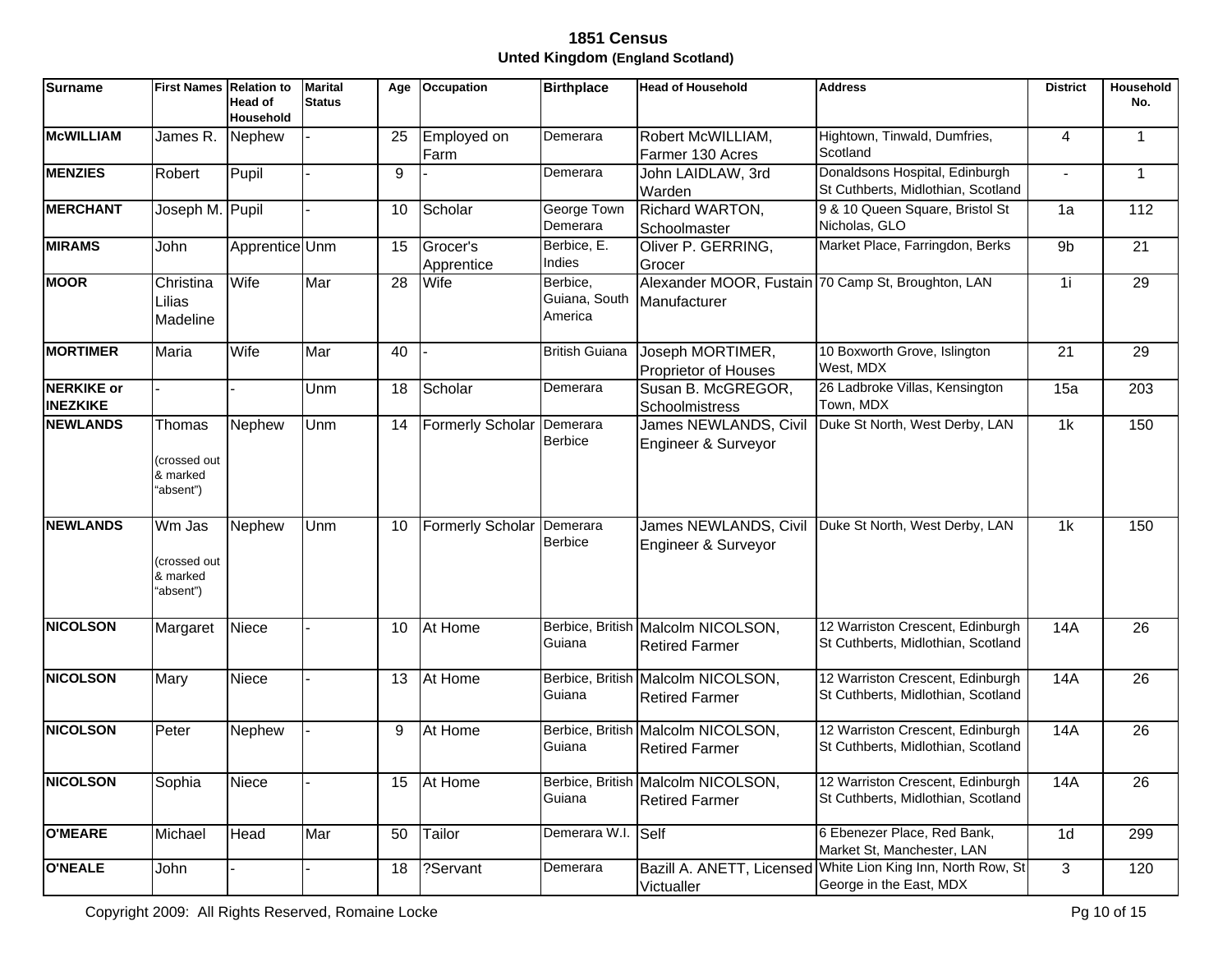| <b>Surname</b>    | <b>First Names</b> | <b>Relation to</b><br>Head of<br>Household | <b>Marital</b><br><b>Status</b> | Age             | <b>Occupation</b>                 | <b>Birthplace</b>                  | <b>Head of Household</b>                               | <b>Address</b>                                                    | <b>District</b> | Household<br>No. |
|-------------------|--------------------|--------------------------------------------|---------------------------------|-----------------|-----------------------------------|------------------------------------|--------------------------------------------------------|-------------------------------------------------------------------|-----------------|------------------|
| <b>OUSELEY</b>    | Julia              | Visitor                                    | Unm                             | $\overline{24}$ |                                   | <b>British Guiana</b>              | Sarah RISIEN                                           | 13 Upper Huskisson St, Mount<br>Pleasant, Liverpool, LAN          | 1i              | 122              |
| <b>PATERSON</b>   | Mary<br>Elizabeth  | Boarder                                    |                                 | 14              | Scholar                           | Demerara<br>Christianburg          | Charles FORSHAW,<br>Clergyman &<br>schoolmaster        | Ruff Lane, Ormskirk, LIN                                          | 1e              | 49               |
| <b>PATTISON</b>   | George             | Lodger                                     | Mar                             | 32              | Timber Merchant                   | Demerara                           |                                                        | 41 Renshaw St, Mount Pleasant,<br>Liverpool, LAN                  | 1 <sub>c</sub>  | $\overline{38}$  |
| <b>PEARSON</b>    | Isabella           | Niece                                      |                                 | 3               |                                   | "Spencera"<br>G.                   | John HAMILTON, J P,<br>(Demerara), B. Farming 30 Acres | Greenbank, Mearns, Renfrew,<br>Scotland                           | $\overline{3}$  | 40               |
| <b>PEARSON</b>    | James H.           | Son                                        |                                 | 6               |                                   | Demerara                           | Isabella PEARSON, Mar,<br>40, no occupation            | Skaterigg Farm House, Paisley<br>Middle Church, Renfrew, Scotland | 3               | 51               |
| <b>PEARSON</b>    | Susan D.           | Dau                                        |                                 | 12              | Scholar                           | Demerara                           | Isabella PEARSON, Mar,<br>40, no occupation            | Skaterigg Farm House, Paisley<br>Middle Church, Renfrew, Scotland | 3               | 51               |
| <b>PHIPPIN</b>    | Robert A.          | Head                                       | Mar                             | 41              | Hawker                            | Demerara W.I. Self<br>Issequiba    |                                                        | Hockley, ESS                                                      | 2c              | 46               |
| <b>POLLARD</b>    | William            | Son                                        | Unm                             | 17              | Pupil Engineer's<br>Office        | Demerara<br><b>British Subject</b> | <b>Henrietta PATTISON</b>                              | 28 Guildford St, Grays Inn Lane,<br>St Pancras, MDX               | 9               | 163              |
| <b>PROCTOR</b>    | Alexander          | Grandson                                   |                                 | 6               | Scholar                           | Demerara                           | Robert PROCTOR,<br><b>Retired Farmer</b>               | Fochaber, Morayshire, Scotland                                    | $\mathbf{1}$    | 42               |
| <b>RANKEN</b>     | Jessie             | Niece                                      |                                 | 5               |                                   | Demerara, S.<br>America            | Jane RANKEN, 54, no<br>occupation                      | Glenlogan House, Sorn, Ayrshire,<br>Scotland                      | 6               | $\mathbf{1}$     |
| <b>RANKEN</b>     | Regina             | Boarder                                    |                                 | 8               | Scholar                           | Demerara                           | Jane SCOTT, Teacher                                    | 82 Gt King St, Edinburgh St<br>Stephen, Midlothian, Scotland      | $\overline{4}$  | 22               |
| <b>REVELL</b>     | Frances            | Wife                                       | Mar                             | 55              | Wife                              | Demerara                           | Charles REVELL, Clerk,<br>Secretary's Office           | District Royal Hospital for Invalid<br>Soldiers, Chelsea, MDX     |                 | $\overline{19}$  |
| <b>REVELL</b>     | Mary Ann           | Head                                       | Wid                             | 57              | <b>Matron Chelsea</b><br>Hospital | Demerara                           | Self                                                   | District Royal Hospital for Invalid<br>Soldiers, Chelsea, MDX     | $\overline{a}$  | 20               |
| <b>RICHARDSON</b> | C.A.<br>(female)   | Boarder                                    | U <sub>nm</sub>                 | 8               | Scholar at home                   | Georgetown,<br>Demerara            |                                                        | 18 Dalston Place, Hackney, MDX                                    | $\overline{24}$ | $\overline{72}$  |
| <b>RICHARDSON</b> | Catherine          | Boarder                                    | Mar                             | 45              | Gentlewoman                       | <b>British Guiana</b>              |                                                        | 18 Dalston Place, Hackney, MDX                                    | $\overline{24}$ | $\overline{72}$  |
| <b>RICHARDSON</b> | E.J.<br>(female)   | Boarder                                    | Unm                             | 11              | Scholar at home                   | Georgetown,<br>Demerara            |                                                        | 18 Dalston Place, Hackney, MDX                                    | $\overline{24}$ | $\overline{72}$  |
| <b>RICHARDSON</b> | Grace              | Boarder                                    | Unm                             | 1mth            |                                   | Georgetown,<br>Demerara            |                                                        | 18 Dalston Place, Hackney, MDX                                    | $\overline{24}$ | $\overline{72}$  |
| <b>RICHARDSON</b> | Sophia             | Boarder                                    | Unm                             | 17              | Scholar at home                   | Georgetown,<br>Demerara            |                                                        | 18 Dalston Place, Hackney, MDX                                    | $\overline{24}$ | $\overline{72}$  |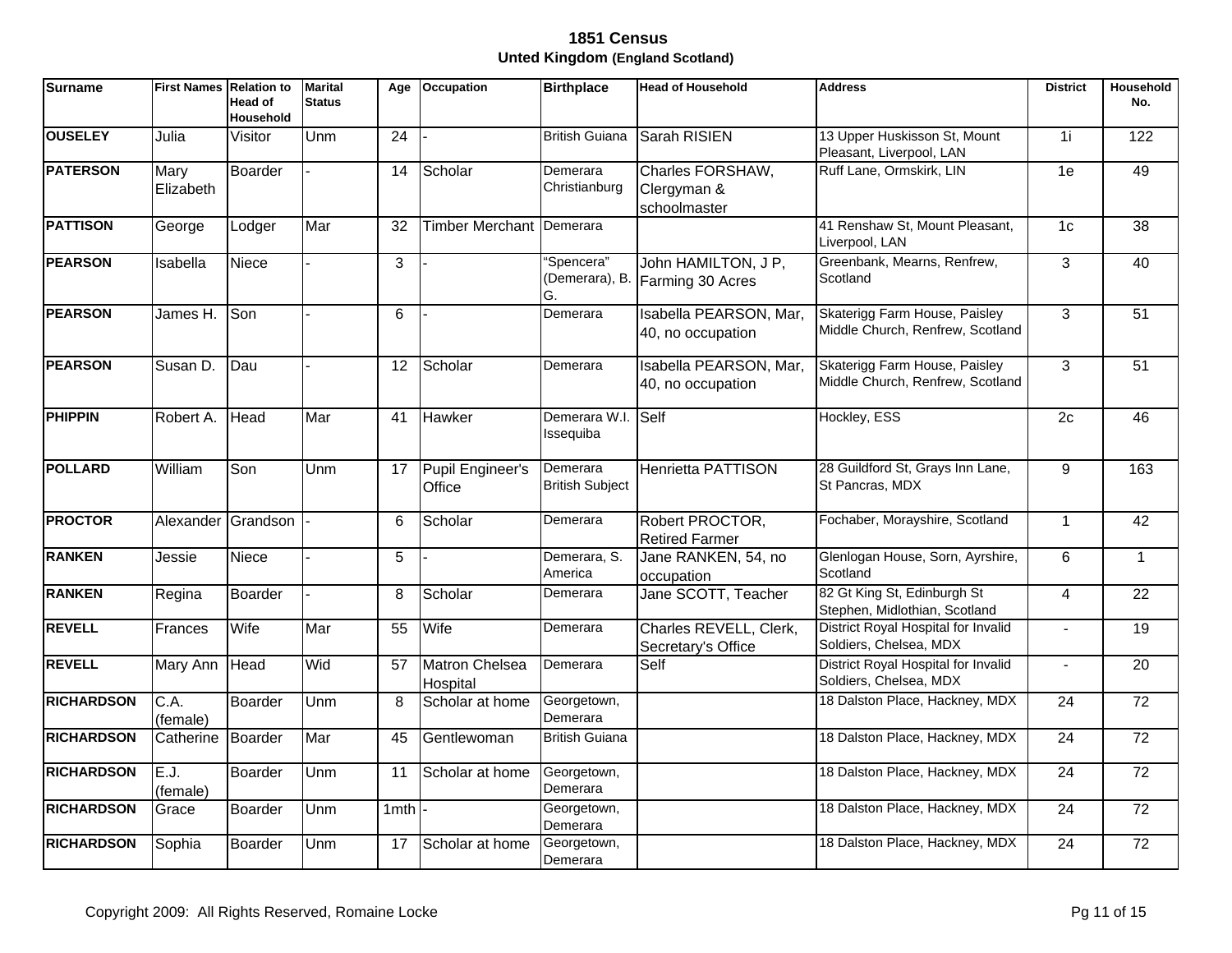| <b>Surname</b>   | <b>First Names Relation to</b> | <b>Head of</b><br><b>Household</b> | <b>Marital</b><br><b>Status</b> | Age             | Occupation       | <b>Birthplace</b>             | <b>Head of Household</b>                                  | <b>Address</b>                                                                 | <b>District</b> | Household<br>No. |
|------------------|--------------------------------|------------------------------------|---------------------------------|-----------------|------------------|-------------------------------|-----------------------------------------------------------|--------------------------------------------------------------------------------|-----------------|------------------|
| <b>ROBERTSON</b> | Gererd<br>Roy                  | Visitor                            | Unm                             | 33              | In a Life Office | Demerara W.I.                 | William John LINTON,<br>Clerk, House of Commons Mary, MDX | 31 Dudley Grove, Paddington St                                                 | $\overline{2}$  | 104              |
| <b>ROBINSON</b>  | Anne G.                        | Dau                                | Unm                             | 25              |                  | <b>British Guiana</b><br>W.I. | Joseph ROBINSON,<br>Major (Army) Ret                      | 7 Church St, Liscard, CHS                                                      | 2c              | 13               |
| <b>ROBINSON</b>  | Arabella                       | Dau                                |                                 | 12              | Scholar at home  | Demerara                      | <b>Proprietor Wife</b>                                    | Mary ROBINSON, Landed 4 Clarence Terrace, Castle Lawn,<br>Conchan, Isle of Man | 2a              | 102              |
| <b>ROBINSON</b>  | Elizabeth                      | Head                               | Wid                             | 40              | Annuitant        | <b>British Berbice</b>        | Self                                                      | Squeen's Lodge, Ballaugh, Isle of<br>Man                                       | $\mathbf{1}$    | 91               |
| <b>ROSS</b>      | Alexander Visitor              |                                    | Unm                             | 28              | Engineer         | Demerara W.I.                 | Lucy REZAY, Lodging<br><b>House Keeper</b>                | 7 Pitt St, Liverpool St Thomas,<br>LAN                                         | $\overline{1}$  | $\overline{30}$  |
| <b>ROSS</b>      | Kathrine                       | Dau-in-law Unm                     |                                 | 13              | Scholar at home  | Berbice                       | William C. METCALFE,<br>Commander, RN                     | White Hall, Bridlington Rd,<br>Bridlington, YKS                                | 6f              | 56               |
| <b>ROSS</b>      | Maria                          | Teacher                            |                                 | 15              | Asistant         | Demerara                      | Eleanor HERSER                                            | 4 Old Dover Road, Northfleet,<br><b>KEN</b>                                    | 1 <sub>c</sub>  | 111              |
| <b>RUSH</b>      | Anne<br>Elizth                 | Visitor                            | Unm                             | 16              | Pupil            | Berbice, W. I.                | Thomas EDWARDS,<br>Hemp & Flax Merchant                   | 5 Triangle, South Hackney, MDX                                                 | $\overline{4}$  | 156              |
| <b>SAMBLE</b>    | J.H.V.                         | Son                                |                                 | 10              |                  | Waakenam,<br>Esseq., B. G.    |                                                           | William SAMBLE, Teacher Grange Terrace, Wavertree, LAN                         | 2 <sub>b</sub>  | 47               |
| <b>SCULLIN</b>   | William                        | Son                                | Unm                             | 13              | Scholar          | Demerara                      | Mary SCULLIN, Wid, Milk<br>Seller                         | 22 Fleet St, Liverpool St George,<br>LAN                                       | 1j              | 158              |
| <b>SHEPARD</b>   | Alicia                         | Wife                               | Mar                             | 45              |                  | Georgetown,<br>Demerara       | Robert H. SHEPARD,<br>Merchant                            | 34 Tavistock Square, Tottenham<br>Court, St Pancras, MDX                       | $\overline{14}$ | $\overline{35}$  |
| <b>SHERLOCK</b>  | Adele                          | Dau                                |                                 | $\overline{4}$  |                  | <b>Berbice</b>                | Anne P. SHERLOCK,<br>mother                               | 6 Russell Terrace, Mount Pleasnt,<br>Liverpool, LAN                            | $\overline{1}$  | 114              |
| <b>SHERLOCK</b>  | Charles<br>W.                  | Son                                |                                 | 11m             |                  | <b>Berbice</b>                | Anne P. SHERLOCK,<br>mother                               | 6 Russell Terrace, Mount Pleasnt,<br>Liverpool, LAN                            | $\overline{1}$  | 114              |
| <b>SHERLOCK</b>  | Evan M.                        | Son                                |                                 | 6               | Scholar at Home  | Berbice                       | Anne P. SHERLOCK,<br>mother                               | 6 Russell Terrace, Mount Pleasnt,<br>Liverpool, LAN                            | 1i              | 114              |
| <b>SHERLOCK</b>  | James B.                       | Son                                |                                 | 2               |                  | <b>Berbice</b>                | Anne P. SHERLOCK,<br>mother                               | 6 Russell Terrace, Mount Pleasnt,<br>Liverpool, LAN                            | 1i              | 114              |
| <b>SIMMONS</b>   | Eliza                          | Wife                               | Mar                             | $\overline{42}$ |                  | Demerara                      | John R. SIMMONS, Com'<br>Trav'r                           | Demontall Place, Monkton Come,<br>SOM                                          | 1 <sub>b</sub>  | 113              |
| <b>SIMON</b>     | Colin                          | Boarder                            |                                 | 11              | Scholar          | Berbice, W.I.                 | Elizabeth GARDNER,<br>Boarding House Keeper               | 48 Lothian St, Edinburgh St<br>Cuthbets, Midlothian, Scotland                  | $\overline{84}$ | 45               |
| <b>SIMON</b>     | Janet                          | Boarder                            |                                 | 16              | Scholar          | Berbice, W.I.                 | Elizabeth GARDNER,<br>Boarding House Keeper               | 48 Lothian St, Edinburgh St<br>Cuthbets, Midlothian, Scotland                  | 84              | 45               |
| <b>SIMON</b>     | Robt                           | Boarder                            |                                 | 13              | Scholar          | Berbice, W.I.                 | Elizabeth GARDNER,<br>Boarding House Keeper               | 48 Lothian St, Edinburgh St<br>Cuthbets, Midlothian, Scotland                  | 84              | 45               |
| <b>SIMPSON</b>   | Jessy                          | Servant                            | Unm                             | 29              | Lady's Maid      | Demerara                      | Henrietta BEAUMONT,<br>Annuitant & Fund Holder            | Paddington St John, MDX                                                        | $\mathbf{1}$    | 36               |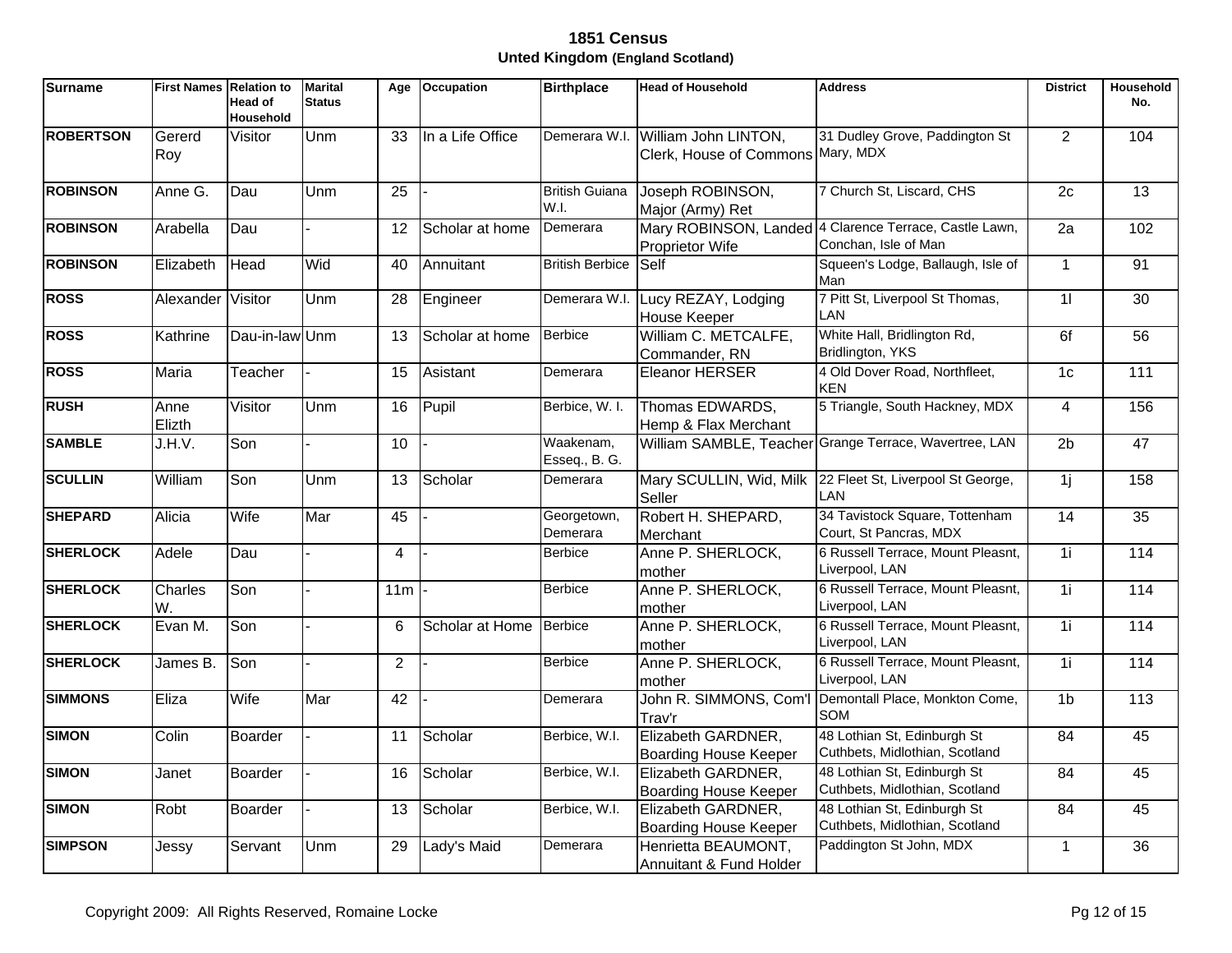| Surname          | <b>First Names</b> | <b>Relation to</b><br>Head of<br>Household | <b>Marital</b><br><b>Status</b> | Age             | <b>Occupation</b>          | <b>Birthplace</b>                 | <b>Head of Household</b>                                     | <b>Address</b>                                                 | <b>District</b> | Household<br>No. |
|------------------|--------------------|--------------------------------------------|---------------------------------|-----------------|----------------------------|-----------------------------------|--------------------------------------------------------------|----------------------------------------------------------------|-----------------|------------------|
| <b>SMITH</b>     | Agnes              | Head                                       | Unm                             | 36              | Annuitant                  | Demerara W.I. Self                |                                                              | Penge, SRY                                                     | 5               | 61               |
| <b>SMITH</b>     | Antoinette         | Sister-in-<br>law                          | Mar                             | 50              |                            | Demerara                          | Charles W. SMITH,<br>Merchant, Linens, Cottons MDX<br>& Silk | 12 Willow Cottages, Islington East,                            | $\overline{41}$ | 83               |
| <b>SMITH</b>     | Charles            | Nephew                                     |                                 | 10m             |                            | Demerara                          | Charles W. SMITH,<br>Merchant, Linens, Cottons MDX<br>& Silk | 12 Willow Cottages, Islington East,                            | 41              | 83               |
| <b>SMITH</b>     | Edgar              | <b>Nephew</b>                              |                                 | $\overline{2}$  |                            | Demerara                          | Charles W. SMITH,<br>Merchant, Linens, Cottons MDX<br>& Silk | 12 Willow Cottages, Islington East,                            | 41              | $\overline{83}$  |
| <b>SMITH</b>     | Elizabeth          | Sister                                     | Unm                             | 34              | Annuitant                  | Demerara W.I.                     | Agnes SMITH, Annuitant                                       | Penge, SRY                                                     | 5               | 61               |
| <b>SMITH</b>     | James              | Nephew                                     |                                 | $\overline{7}$  |                            | Demerara                          | Charles W. SMITH,<br>Merchant, Linens, Cottons MDX<br>& Silk | 12 Willow Cottages, Islington East,                            | 41              | 83               |
| <b>SOUTER</b>    | Clarissa           | Visitor                                    | Unm                             | 30              | Companion                  | Demerara                          | Eliza BARRY, Annuitant                                       | 111 Chaple St, May Fair, St<br>George Hanover Square, MDX      | 12              | 17               |
| <b>SPENCER</b>   | Jane               | Servant                                    | Unm                             | 39              | House Keeper               | <b>British Guiana</b>             | Mary BLOUNT, Fund<br>Holder                                  | 8 Stamford Hill, Stoke Newington,<br><b>MDX</b>                | 6               | 39               |
| <b>STAPLES</b>   | Sophia S.          | Visitor                                    | Unm                             | 23              |                            | <b>British Guiana</b>             | James Hill ALBANY,<br><b>Landed Proprietor</b>               | 4 St Georges Place, Belgrave, St<br>George Hanover Square, MDX | 1a              | $\overline{32}$  |
| <b>STAUNTON</b>  | Thomas<br>R.       | Visitor                                    | Unm                             | 33              | Clerk to a Draper          | Demerara W.I.                     | Jane NEEDHAM, Dress<br>Maker                                 | 13 Cromer St, Grays Inn Lane, St<br>Pancras, MDX               | 5               | 46               |
| <b>STEELE</b>    | Edward             | Boarder                                    | Unm                             | 15              | Scholar                    | Demerara<br><b>British Guiana</b> | John FEARON, C of E<br>Clergyman                             | Liverpool Road, North Meols, LAN                               | 1 <sub>b</sub>  | $\overline{246}$ |
| <b>STEELE</b>    | <b>Mathew</b>      | Boarder                                    | Unm                             | $\overline{12}$ | Scholar                    | Demerara<br><b>British Guiana</b> | John FEARON, C of E<br>Clergyman                             | Liverpool Road, North Meols, LAN                               | 1 <sub>b</sub>  | $\overline{246}$ |
| <b>STINGARDE</b> | Emma               | Scholar                                    |                                 | 16              | Scholar                    | Demerara, S<br>Amer               | Susan SCOTT.<br>Governess                                    | Penge, SRY                                                     | 5               | 58               |
| <b>STUCHBURY</b> | Sidney             | Pupil                                      |                                 | 10              | Scholar                    | George Town<br>Demerara           | Richard WARTON,<br>Schoolmaster                              | 9 & 10 Queen Square, Bristol St<br>Nicholas, GLO               | 1a              | 112              |
| <b>TERRILL</b>   | Elizabeth          | Wife                                       | Mar                             | 38              |                            | Demerara                          | <b>William Edward TERRILL</b><br>Com'l Trav'r, b. Tabago     | Spencer St, Everton, LAN                                       | 1 <sup>t</sup>  | $\overline{29}$  |
| <b>THEERONS</b>  | Cornelia           | Great-<br>niece                            |                                 | 10              | Scholar at Home            | Demerara                          | Elizabeth THEERONS,<br>Bondholder                            | 9 Lansdowne Crescent, Maryhill,<br>Lanark, Scotland            | $\mathbf{1}$    | 10               |
| <b>THIEROUS</b>  | John C.            | Lodger                                     | Unm                             | 24              | B.A. Oriel Coll,<br>Oxford | Demerara B.G.                     | Mary Ann SOUTHEY,<br>Seaman's wife                           | 23 Hobart St, East Stonehouse,<br><b>DEV</b>                   | 1 <sub>h</sub>  | 28               |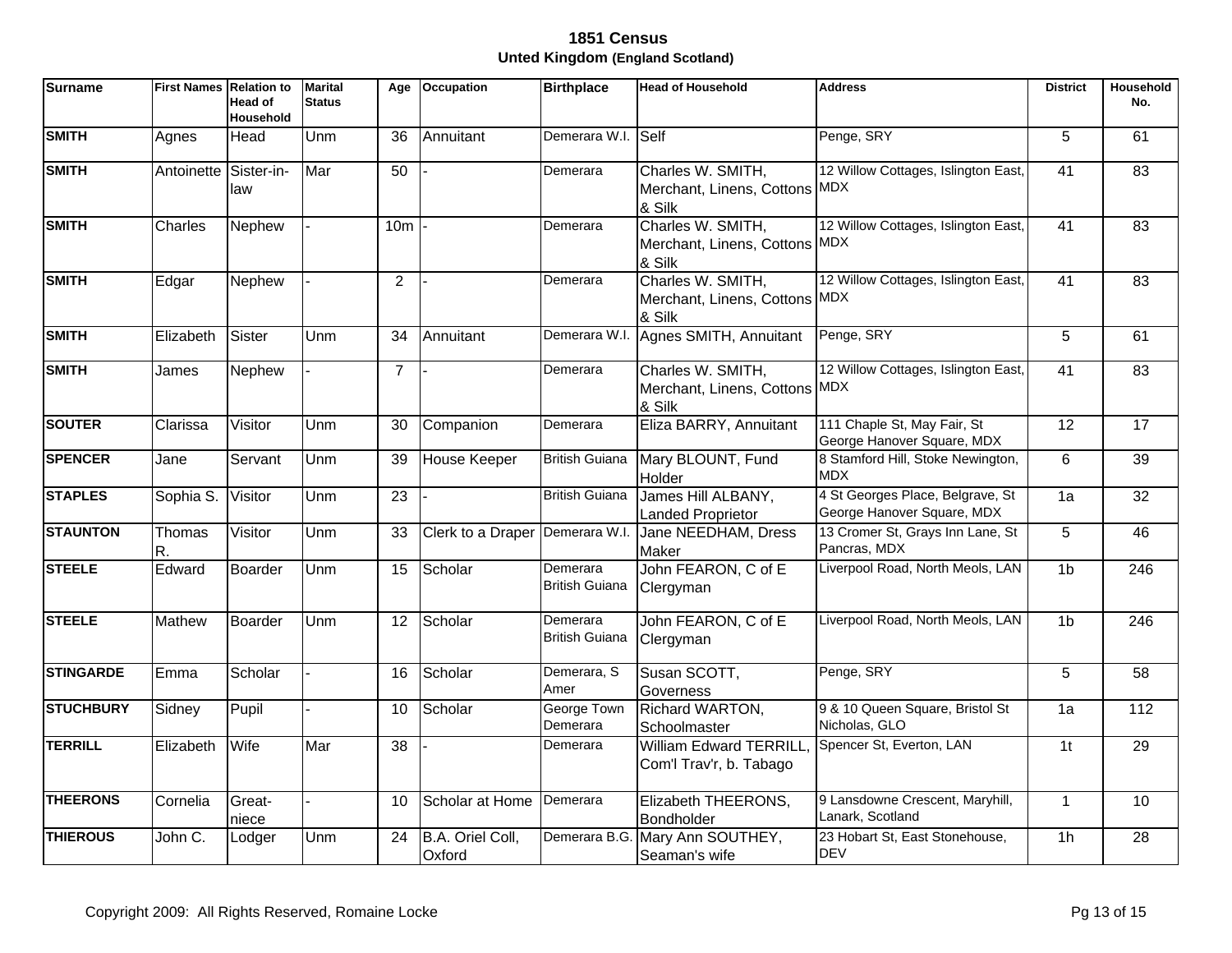| <b>Surname</b>    | <b>First Names</b> | <b>Relation to</b><br>Head of<br>Household | <b>Marital</b><br><b>Status</b> | Age | <b>Occupation</b>                             | <b>Birthplace</b>                 | <b>Head of Household</b>                                                | <b>Address</b>                                    | <b>District</b> | Household<br>No. |
|-------------------|--------------------|--------------------------------------------|---------------------------------|-----|-----------------------------------------------|-----------------------------------|-------------------------------------------------------------------------|---------------------------------------------------|-----------------|------------------|
| <b>THOMPSON</b>   | Mary               | Wife                                       | Mar                             | 29  |                                               | Berbice, W.I.                     | Joseph Miles<br>THOMPSON, Wine &<br>Spirit Merchant                     | Spencer St, Everton, LAN                          | 1 <sub>t</sub>  | 14               |
| <b>TINNE</b>      | John               | Head                                       | Mar                             | 43  | Deputy Lieut &<br>Justice of Peace<br>for LAN | Demerara                          | <b>SELF</b>                                                             | Oakland Buildings, Garston, LAN                   | 4 <sub>b</sub>  | $45 - 6$         |
| <b>TREGEAR</b>    | Catherine<br>G.    | Visitor                                    | Wid                             | 46  | Annuitant                                     | Demerara                          | Frances GILBERT                                                         | Warland Cottage, Nail Mill, Totnes,<br><b>DEV</b> | 2f              | 58               |
| <b>TUCKER</b>     | Alice              | Dau                                        | Unm                             | 11  | Scholar at home                               | <b>British Guiana</b>             | John TUCKER, Perpetual<br>Curate                                        | Lanwith, Gwennap, CON                             | 2q              | 18               |
| <b>TUCKER</b>     | Amelia             | Dau                                        | Unm                             | 18  | Governess at<br>home                          | <b>British Guiana</b>             | John TUCKER, Perpetual<br>Curate                                        | Lanwith, Gwennap, CON                             | 2q              | 18               |
| <b>TUCKER</b>     | Eliza              | Dau                                        | Unm                             | 11  | Scholar at home                               | <b>British Guiana</b>             | John TUCKER, Perpetual<br>Curate                                        | Lanwith, Gwennap, CON                             | 2q              | 18               |
| <b>TUCKER</b>     | George             | Son                                        | Unm                             | 13  | Scholar at home                               | <b>British Guiana</b>             | John TUCKER, Perpetual<br>Curate                                        | Lanwith, Gwennap, CON                             | 2q              | 18               |
| <b>TUCKER</b>     | Mary               | Dau                                        | Unm                             | 21  | Governess at<br>home                          | <b>British Guiana</b>             | John TUCKER, Perpetual<br>Curate                                        | Lanwith, Gwennap, CON                             | 2q              | 18               |
| <b>TUCKETT</b>    | Rebecca<br>Α.      | Wife                                       | Mar                             | 33  | Helpmeet                                      | Demerara                          | Elias R. TUCKETT,<br>Minister of the Baptist<br>Chapel                  | Baptist Lane, Kingsbridge, DEV                    | 1a              | 130              |
| <b>UNWIN</b>      | Sarah T.           | Wife                                       | Mar                             | 28  |                                               | Demerara<br><b>British Guiana</b> | Samuel H. UNWIN,<br>Clergyman, Head of<br>Missionary Children's<br>Home | 13, 14 & 15 Milson Square,<br>Islington West, MDX | $\overline{7}$  | 14               |
| <b>VIRET</b>      | Alicia<br>Caroline | Dau                                        | Unm                             | 25  |                                               |                                   | Demerara B.G. Bridget VIRET, Annuitant                                  | South Lane, Nether Stowey, SOM                    | 3               | 46               |
| <b>VIRET</b>      | <b>Bridget</b>     | Head                                       | Wid                             | 57  | Annuitant                                     | Demerara B.G. Self                |                                                                         | South Lane, Nether Stowey, SOM                    | 3               | 46               |
| <b>VIRET</b>      | Edward<br>Mark     | Son                                        | Unm                             | 20  |                                               |                                   | Demerara B.G. Bridget VIRET, Annuitant                                  | South Lane, Nether Stowey, SOM                    | 3               | 46               |
| <b>VIRET</b>      | William<br>Leach   | Son                                        | Unm                             | 30  | Attorney                                      |                                   | Demerara B.G. Bridget VIRET, Annuitant                                  | South Lane, Nether Stowey, SOM                    | 3               | 46               |
| <b>WADDINGTON</b> | John Hick Son      |                                            |                                 | 5   | Scholar at home                               | Berbice, B. G.                    | Joseph WADDINGTON,<br>Ind. Minister of Hope<br>Chapel                   | Broom Lane, Haughton, LAN                         | 2 <sub>b</sub>  | 31               |
| <b>WALLBRIDGE</b> | John S.            | Visitor                                    |                                 | 8   | Scholar                                       | Demerara                          | Elizabeth WALKER, Wife                                                  | Hillside Cottage, Clay Hill, Bushey,<br>Herts     | 2c              | 3                |
| <b>WARREN</b>     | Elizabeth          | Wife                                       | Mar                             | 55  |                                               | <b>Berbice</b>                    | Benjamin WARREN,<br>Fundholder                                          | The Hall, West End, Builth,<br>Breconshire, Wales | $\overline{2a}$ | $\overline{93}$  |
| <b>WATSON</b>     | William<br>Otto    | Head                                       | Mar                             | 39  | Merchant                                      | Demerara                          | Self                                                                    | 194 Main St, Gorbals, Lanark,<br>Scotland         | 1C              | 20               |